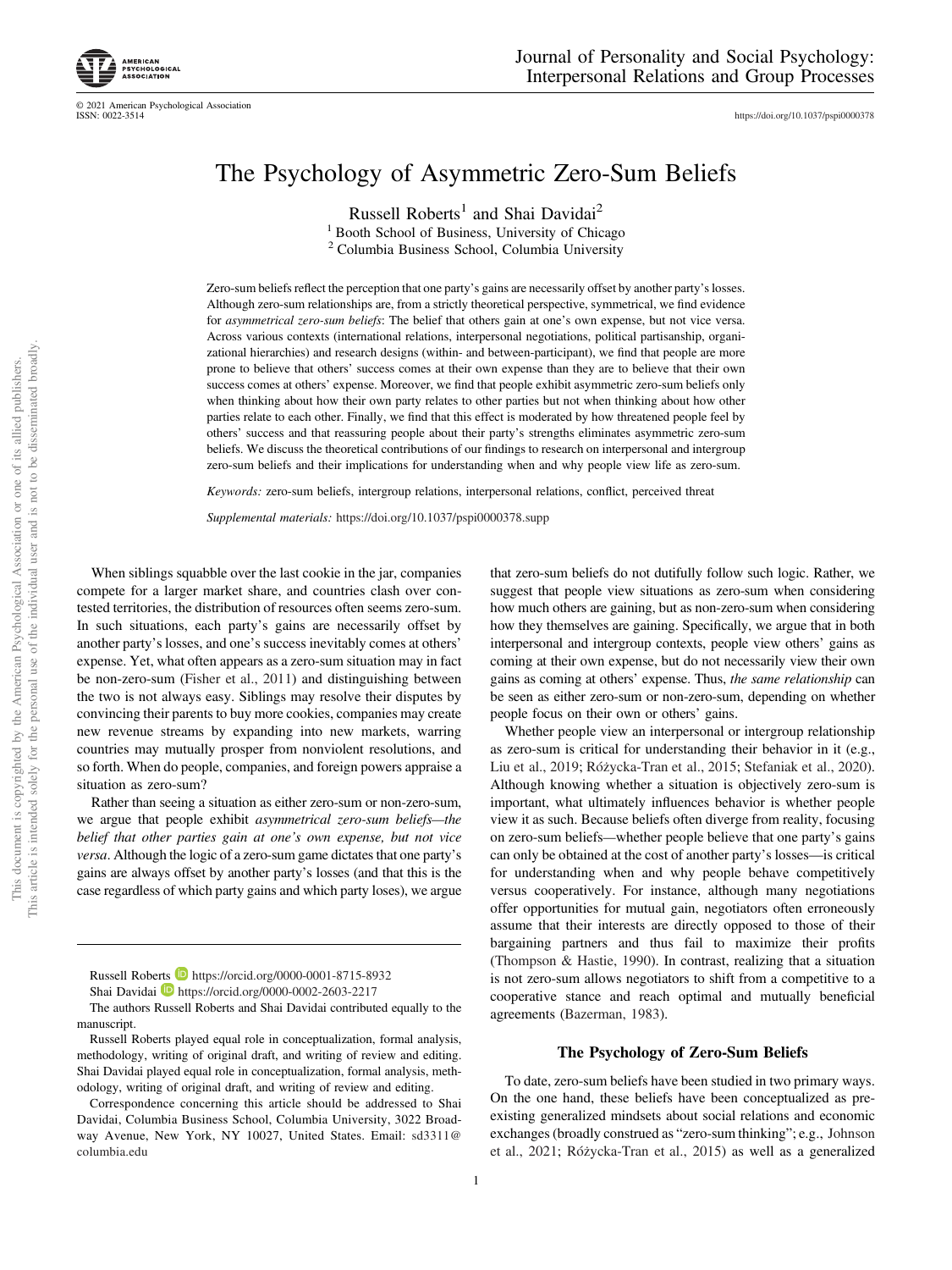mindset about negotiations ("the fixed-pie bias"; Bazerman, 1983). These mindsets, which involve a view of social relations as governed by scarce resources and incompatible interests, impact interpersonal and intergroup relations and affect both countries (e.g., governmental functioning; Piotrowski et al., 2019; Ro´życka-Tran, Jurek, et al., 2019) and individuals (e.g., lower life satisfaction, suboptimal negotiated outcomes; Różycka-Tran, Piotrowski, et al., 2019; Thompson & Hastie, 1990). On the other hand, zero-sum beliefs have been conceptualized as specific perceptions of how parties impact their counterparts' outcomes within given contexts. For instance, rather than measuring general zerosum views about social relationships, researchers have examined whether people specifically believe that immigrants gain at nativeborn residents' expense (Davidai & Ongis, 2019; Esses et al., 1998), racial minorities gain at the majority's expense (e.g., Brown & Jacoby-Senghor, 2021; Norton & Sommers, 2011), women gain at men's expense (Kuchynka et al., 2018; Ruthig et al., 2017; Sicard & Martinot, 2018; Wong et al., 2017), sexual minorities gain at religious groups' expense (Wilkins et al., 2021), and so forth. Recently, it has been shown that such specific zero-sum beliefs (e.g., about gender relations) are malleable, context dependent, and do not necessarily reflect a generalized mindset (e.g., about intergroup relations; Wilkins et al., 2015). For instance, zero-sum beliefs are influenced by perceptions of the economy (Sirola & Pitesa, 2017) and the status-quo (Davidai & Ongis, 2019), mental models of causality (Smithson & Shou, 2016), organizational procedures (Andrews Fearon & Davidai, 2021), and experiences of symbolic threat (Smithson et al., 2015) and personal relative deprivation (Ongis & Davidai, in press). Thus, although a generalized mindset indicates a readiness to view social relations as zero-sum, contextual factors clearly play an important role in determining whether people exhibit these beliefs within any given situation.

In this article, we suggest one such critically important factor the identity of the gaining party. Specifically, we argue that people exhibit zero-sum beliefs when focusing on others' gains (and how those gains affect their outcomes), but not when focusing on their own gains (and how they affect others' outcomes). Like a Necker cube illusion, people are ready to view the same situation as either zero-sum or non-zero-sum, depending on who they believe is gaining. As a result, we argue that people exhibit asymmetrical zero-sum beliefs, viewing others' success as coming at their expense, but their success as not necessarily coming at others' expense.

### The Psychology of Asymmetrical Zero-Sum Beliefs

There are several reasons why people might exhibit *asymmetrical* zero-sum beliefs. First, people are more psychologically impacted by their losses than their equivalent gains (Kahneman & Tversky, 1979; Ruggeri et al., 2020), pay closer attention to negative than positive information (Baumeister et al., 2001; Rozin & Royzman, 2001), disproportionately focus on the potential downsides of their economic transactions (Kahneman et al., 1991), and compare themselves to better-off rather than worse-off others (Davidai & Deri, 2019; Davidai et al., 2020; Deri et al., 2017; Putnam-Farr & Morewedge, 2021). At the same time, people are sensitive to how well others are doing and are more likely to notice, attend to, and remember others' benefits and advantages than difficulties and disadvantages (Davidai & Gilovich, 2016; Hansson et al., 2021). Consequently, people may find it especially easy to recall instances when others' gains coincide with their losses (vs. instances when their own gains coincide with others' losses) as well as instances when others are treated better than them (vs. instances when they have been treated better than others have). Moreover, even when people do notice that their gains coincide with others' losses, they may minimize it as an unfortunate side effect of their otherwise benevolent intentions. In contrast, people are much less charitable about others' motives and may view others' gains as intentionally (rather than unintentionally) harming them. Thus, people may view themselves as benevolent actors whose success benefits all parties involved yet see others as self-interested agents motivated by a desire to gain at their expense (Critcher & Dunning, 2011; Miller, 1999). Accordingly, people may come to believe that their losses have been brought about by others' gains but that their gains had nothing to do with others' losses.

Underlying all these reasons for asymmetrical zero-sum beliefs the ease with which people can bring to mind instances when others' gain and they lose, the mental availability of instances when others have been treated better than oneself, and the belief that others' gains intentionally harm oneself—is the experience of threat that people feel when considering their own and others' gains and losses. Regardless of whether it is based on actual material reasons or due to (biased) perceptions of one's own and others' outcomes, feeling threatened may lead people to perceive a zero-sum relationship between their own and others' outcomes, seeing others' success as coming at their own expense (e.g., Esses et al., 2010). In contrast, because thinking about one's own gains does not elicit threat, people are unlikely to consider how others are doing when they themselves are winning and may therefore view their own success as unrelated to others' failures (i.e., non-zero-sum).

The idea that feeling threatened fosters asymmetric zero-sum beliefs—such that others' gain at one's own expense but that one's gains do not come at others' expense—suggests that people's judgments are at odds with the logic of zero-sum games as put forth by traditional game theory (Schelling, 1958; von Neuman & Morgenstern, 1944). Specifically, game theory suggests that (a) a situation is either zero-sum (i.e., the sum of all parties' payoffs amount to zero) or non-zero-sum (i.e., joint outcomes can be positive or negative), (b) "zero-sumness" is an objective feature of a situation (i.e., independent from each party's identity), and (c) zero-sum relationships are therefore inherently symmetrical (i.e., each party's gains can only be obtained at the expense of another party's losses). We argue that zero-sum beliefs do not dutifully follow such logic. Regardless of whether one's relationship with others is objectively zero-sum, we argue that feeling threatened by others' gains may lead people to view it as such. That is, people may not hold generalized zero-sum beliefs about specific social contexts (e.g., that trade in general is zero-sum), but rather exhibit asymmetric beliefs depending on who they believe is gaining (or losing) from a given exchange.

### Research Overview

In seven studies (including two preregistered experiments), we examine the psychology of asymmetric zero-sum beliefs. Studies 1 and 2 examine whether people believe that other countries (Study 1) and people (Study 2) gain at their expense, but not vice versa. Study 3 examines whether asymmetric zero-sum beliefs are unique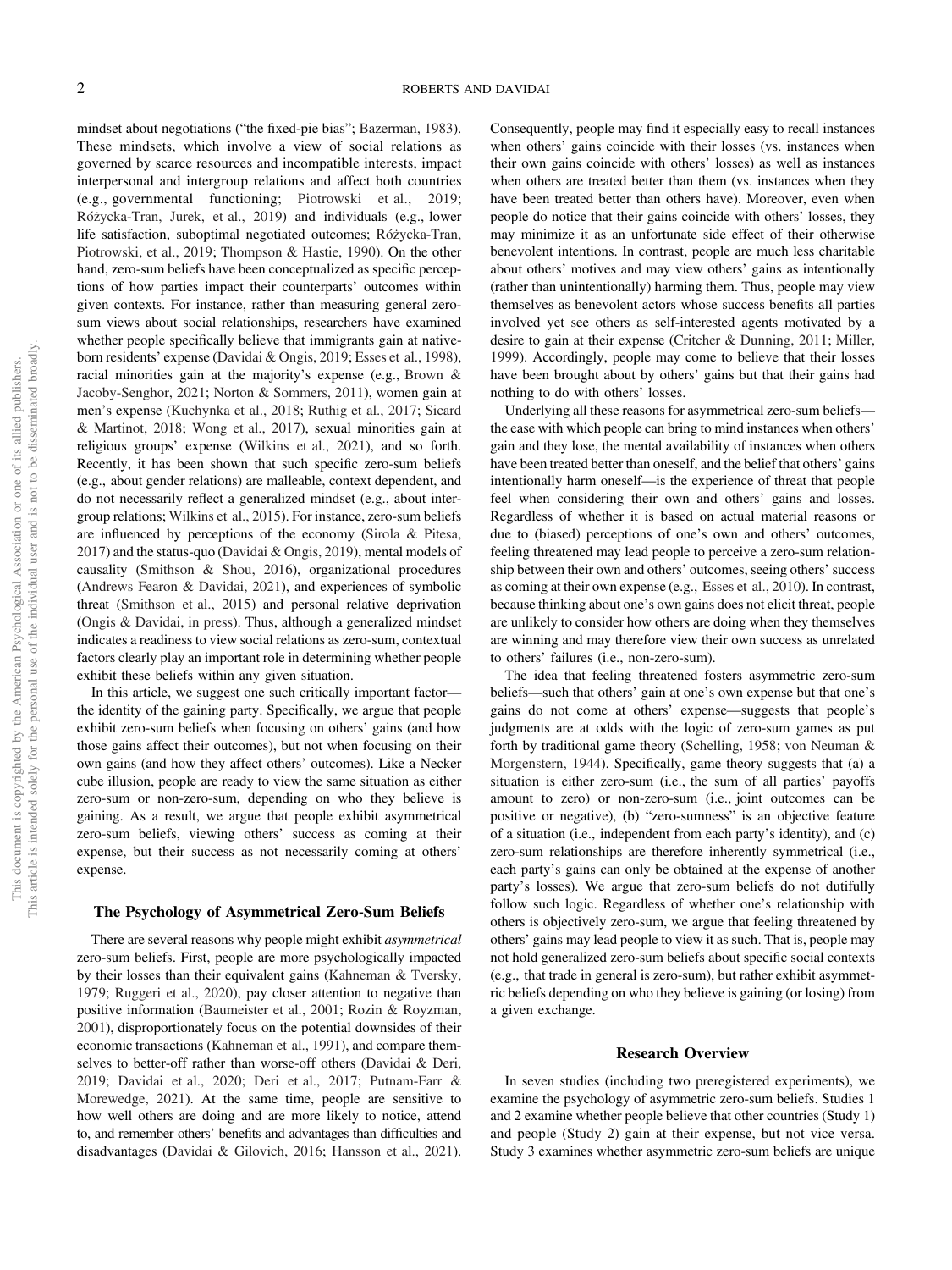to contexts that directly involve one's own party, but not to contexts that involve other parties' relations to one another. We show that people exhibit asymmetric zero-sum beliefs when considering how their own country's outcomes relate to another country's outcomes (i.e., U.S.–China relations), but not when thinking about two separate countries (i.e., Germany–China relations). Study 4 replicates and extends this effect in the domain of political parties and examines the role of threat in asymmetric zero-sum beliefs. We examine whether the degree to which political partisans feel threatened by an opposing party predicts how much they see that party as gaining at their own party's expense. Finally, Studies 5, 6A, and 6B examine the causal role of threat on asymmetric zero-sum beliefs in both interpersonal and intergroup contexts by manipulating how threatened people feel by an opposing party. We find that people exhibit asymmetric zero-sum beliefs when feeling threatened by others' success, but not when feeling reassured about their own success.

For all studies, we report all conditions run and measures collected. Sample sizes were determined in advance and analyses were conducted only after data collection was complete. The materials and data can be accessed through the Open Science Framework: https://osf.io/ tf9sj/?view\_only=bde06c8751e741aaa5139ed2b5c703cf.

### Study 1

We began by examining asymmetric zero-sum beliefs in international relations. Although zero-sum relationships are, from a theoretical standpoint, symmetrical, we predicted that U.S. participants would exhibit *asymmetrical zero-sum beliefs*—the belief that other countries gain at the United States' expense, but not vice versa. Specifically, we predicted that participants would be more prone to view U.S.–China relations as zero-sum when considering China's economic and geopolitical gains than when considering similar gains made by the U.S. Whereas participants would view China's success as coming at the expense of the U.S., they would not necessarily view U.S. success as coming at China's expense.

# Table 1

*Zero-Sum Statements From Study 1*

# Method

# **Participants**

Based on a simple heuristic of 100 participants per condition to maximize power, we aimed to recruit a total of 200 participants. Two hundred three U.S. residents from Amazon's Mechanical Turk participated in the study. We excluded from analyses three participants who failed to complete the dependent measures and two who failed a simple attention check, leaving a sample of 198 participants  $(M<sub>age</sub> = 34.55; 73 female, 123 male, 2 other-prefer not to say;$ 73.7% White, 6.6% Black, 7.6% Hispanic, 9.1% Asian, <1% Native American). This sample size allows us to detect effects as small as  $d = 0.40$  with 80% power.

# Materials and Procedure

We randomly assigned participants to one of two conditions in which they indicated whether they saw the U.S. and China as engaged in a zero-sum competition over economic and geopolitical resources. In the *China gains condition*, participants indicated the extent to which they saw China's success as coming at the expense of the U.S. Participants read eight statements depicting potential Chinese gains and indicated how much each gain was balanced by an equivalent U.S. loss (e.g., "The richer people in China grow, the poorer U.S. citizens become";  $1 =$  *Strongly disagree*,  $7 =$  *Strongly agree*;  $\alpha = 0.92$ ). In the *U.S. gains condition*, participants saw eight similar statements concerning U.S.–China relations and indicated how much the gains made by the U.S. come at China's expense (e.g., "The richer people in the United States grow, the poorer Chinese citizens become";  $\alpha = 0.88$ ; Table 1). Finally, participants completed a simple attention check and a set of demographic measures.

## Results

We predicted that participants would exhibit asymmetrical zerosum beliefs about U.S.–China relations, believing that China's success comes at the U.S. expense, but that U.S. success does

| Zero-sum statements                                                                                                                                     | U.S. gains<br>M(SD) | China gains<br>M(SD) | <b>ANOVA</b>                               |
|---------------------------------------------------------------------------------------------------------------------------------------------------------|---------------------|----------------------|--------------------------------------------|
| The rise of companies in China [the U.S.] comes at the expense of U.S.<br>[Chinese] companies                                                           | 3.03(1.39)          | 4.29(1.77)           | $F = 30.76, p < .001$<br>$\eta_n^2 = .136$ |
| China's emergence [the United States' status] as a global leader comes at the<br>expense of the United States' [China's] status in the global community | 3.44(1.49)          | 4.18(1.70)           | $F = 10.42, p = .001$<br>$\eta_n^2 = .050$ |
| A stronger Chinese [U.S.] economy means a weaker U.S. [Chinese]<br>economy                                                                              | 3.12(1.49)          | 3.73(1.69)           | $F = 7.22, p = .008$<br>$\eta_p^2 = .036$  |
| As China's [U.S.] power in the world expands, U.S. [China's] power<br>becomes more limited                                                              | 3.61(1.52)          | 4.19(1.65)           | $F = 6.59, p = .011$<br>$\eta_p^2 = .033$  |
| As China's [the United States'] economic power increases, the United States'<br>[China's] economic power decreases                                      | 3.43(1.53)          | 3.96(1.60)           | $F = 5.58, p = .019$<br>$\eta_p^2 = .028$  |
| The easier it is for people in China [the U.S.] to get a job, the more difficult it<br>is for people in the United States [China] to get jobs           | 2.78(1.54)          | 3.29(1.76)           | $F = 4.78, p = .030$<br>$\eta_n^2 = .024$  |
| The richer people in China [the U.S.] grow, the poorer U.S. [Chinese]<br>citizens become                                                                | 2.67(1.44)          | 3.10(1.54)           | $F = 4.09, p = .044$<br>$\eta_p^2 = .020$  |
| China's [U.S.] foreign interests are typically opposed to U.S. [China's]<br>foreign interests                                                           | 4.04(1.32)          | 4.28(1.54)           | $F = 1.44, p = .229$<br>$\eta_p^2 = .007$  |

*Note.* ANOVA = analysis of variance.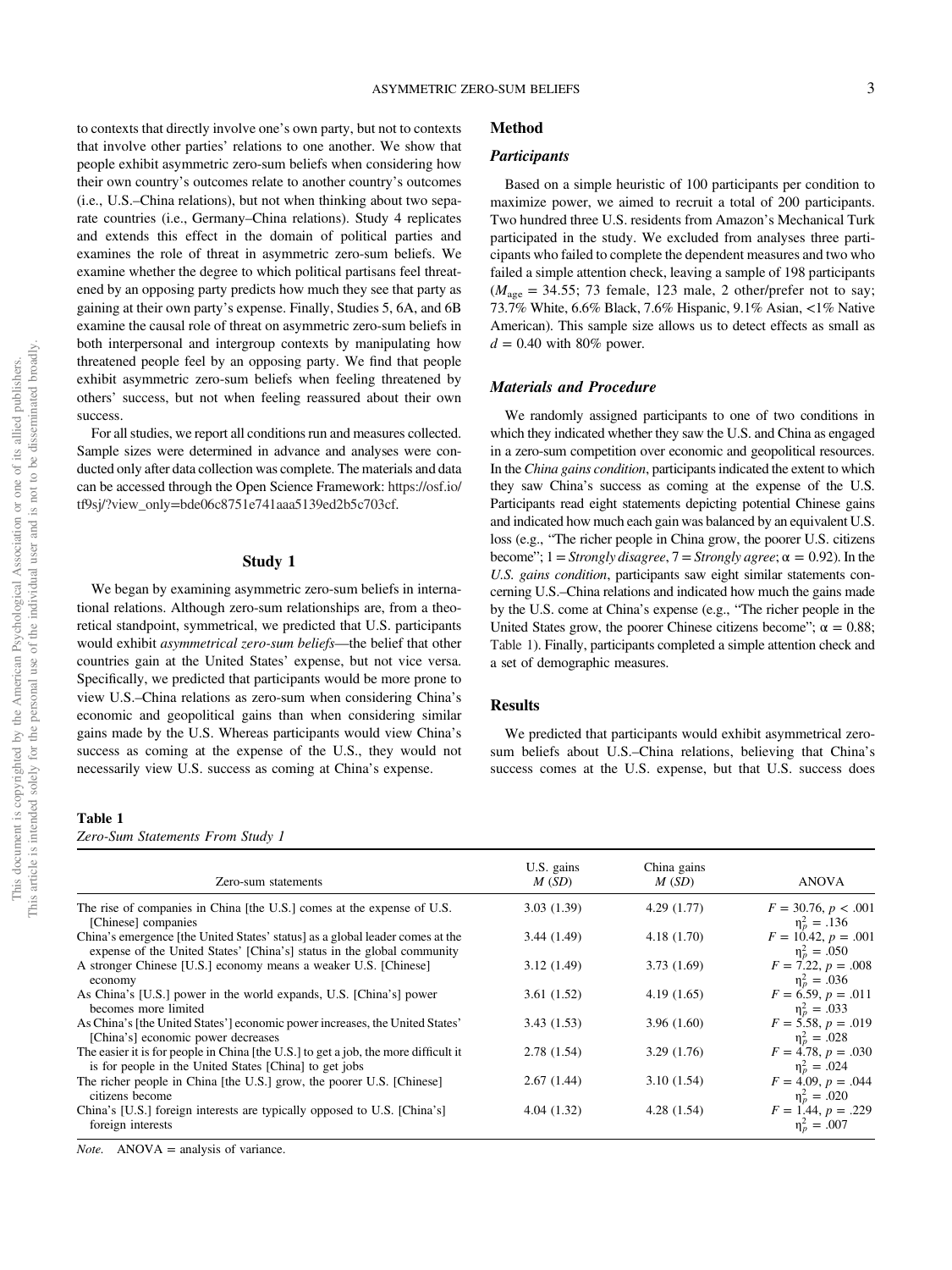not come at China's expense. Indeed, a one-way multivariate analysis of variance testing for between-condition differences among the eight zero-sum statements revealed a significant effect, Wilk's  $\lambda = .15$ ,  $F(8, 189) = 4.18$ ,  $p < .001$ ,  $\eta_p^2 = .15$ , suggesting that participants were more prone to view China's gains as coming at the United States' expense than vice versa. A series of independent analyses revealed similarly significant results for seven of the eight statements (see Table 1). Thus, participants exhibited asymmetric zero-sum beliefs about U.S.–China relations, viewing them as significantly more zero-sum when contemplating China's geopolitical and economic success than when considering similar success by the U.S.

Importantly, since views about U.S.–China relations may vary by political ideology, it is necessary to examine whether participants exhibit asymmetric zero-sum beliefs beyond any effect of their ideological beliefs. For instance, Davidai and Ongis (2019) found that people across the political spectrum hold zero-sum beliefs when it benefits them to do so, resulting in asymmetric beliefs that vary by ideology and by whether an issue is seen as maintaining or challenging the status-quo. Because we argue that asymmetric zero-sum beliefs are a general (rather than merely political) phenomenon, we conducted an additional multiple linear regression predicting zero-sum beliefs from condition (China gains vs. U.S. gains), participants' political ideology (*Very liberal* to *Very conservative*), and their interaction. This analysis revealed a significant main effect of condition,  $β = 0.78$ ,  $t(194) = 2.07$ ,  $p = .040$ , but no effect of ideology,  $β = 0.03$ ,  $t(194) = 0.41$ ,  $p = .682$ , or an interaction effect,  $β = 0.05$ ,  $t(194) = 0.55$ ,  $p = .583$ . Regardless of whether they identified as conservative or liberal, participants exhibited asymmetric zero-sum beliefs about U.S.–China relations.

# **Discussion**

Although people vary in their generalized beliefs that life is zerosum (Różycka-Tran et al., 2015), these beliefs should be theoretically independent of who is gaining (or losing). Yet, as shown in Study 1, people exhibit asymmetric zero-sum beliefs, seeing others' success as coming at their own expense, but not vice versa. Specifically, participants exhibited asymmetric zero-sum beliefs about U.S.–China relations, viewing China as more likely to gain at the expense of the U.S. than vice versa. It should be noted, however, that political rhetoric about international relations (and, more specifically, about U.S.–China relations, as was widely promoted by right-wing politicians during the 2016 U.S. Elections and the ensuing administration's term; e.g., ABCNews, 2016; CNBC, 2018) may make this context especially susceptible to asymmetric zero-sum beliefs. Therefore, it is important to examine whether these beliefs arise even in the absence of such rhetoric. To do so, we next examine asymmetric zero-sum beliefs in a markedly nonpolitical, interpersonal context.

### Study 2

Study 2 expands these results in three important ways. First, we examine asymmetric zero-sum beliefs in a commonplace, interpersonal economic exchange: negotiation over the purchase of a car. Since participants in Study 1 may have been, at least partially, influenced by political rhetoric that characterizes international relations as zero-sum, documenting asymmetric zero-sum beliefs in an interpersonal and markedly apolitical context would attest to the findings' robustness and generalizability. Second, Study 2 is a substantially more conservative test of our hypothesis, asking participants, in a within-participant design, to consider how their gains affect others' outcomes *a*s well as how others' gains affect their own outcomes. Finally, we preregistered the hypothesis, materials, and analyses (https://aspredicted.org/v8zf3.pdf). We predicted that, regardless of their role in a negotiation, participants would be more prone to see the negotiation as zero-sum when considering how their counterpart's gains affect their outcomes than when considering how their own gains affect their counterpart's outcomes. Whereas participants would view the buyer/seller as gaining at their expense, they would not necessarily view their own gains as coming at the buyer's/seller's expense.

# Method

### **Participants**

Based on Study 1's results, we aimed to recruit 100 participants (see preregistration). One hundred one U.S. residents were recruited from Amazon's Mechanical Turk. We excluded from analyses 1 participant who failed a simple attention check, leaving a final sample of 100 participants ( $M_{\text{age}} = 40.71$ ; 45 female, 55 male; 72% White, 5% Black, 1% Hispanic, 10% East Asian, 5% South Asian, 1% Middle Eastern/Arabic). This sample size allows us to detect effects as small  $\eta_p^2 = .039$  in a 2 × 2 mixed-model analysis of variance (ANOVA) with 80% power.

# Materials and Procedure

We randomly assigned participants to one of two conditions involving a purchase of a car. In the *Buyer condition*, participants imagined buying a car and negotiating with the seller the price, payment timing, and other terms of the deal. In the *Seller condition*, participants imagined selling their car and negotiating these terms with a potential buyer. In both conditions, participants were asked to write down their strategy for the negotiation:

How will you make sure that you get a good deal? What will you do? What will you ask them? How will you know if they're being honest with you? And, if they turn out to be a tough negotiator, how will you respond?

Next, participants indicated whether their gains in the negotiation would come at the buyer's/seller's expense and vice versa. Using two 4-item measures, they indicated, in counterbalanced order, how their negotiation outcomes will affect the other party's outcomes (e.g., "The better terms I get out of this deal, the worseoff the buyer/seller will be") and how the other party's outcomes will affect their own outcomes (e.g., "The better terms the buyer/ seller gets out of this deal, the worse-off I will be"; 1 = *Strongly disagree*, 7 = *Strongly agree*; αs > 0.79). Finally, participants completed an attention check and indicated their age, gender, and race/ethnicity.

# **Results**

We predicted that participants would exhibit asymmetrical zerosum beliefs about the negotiation, viewing their counterpart's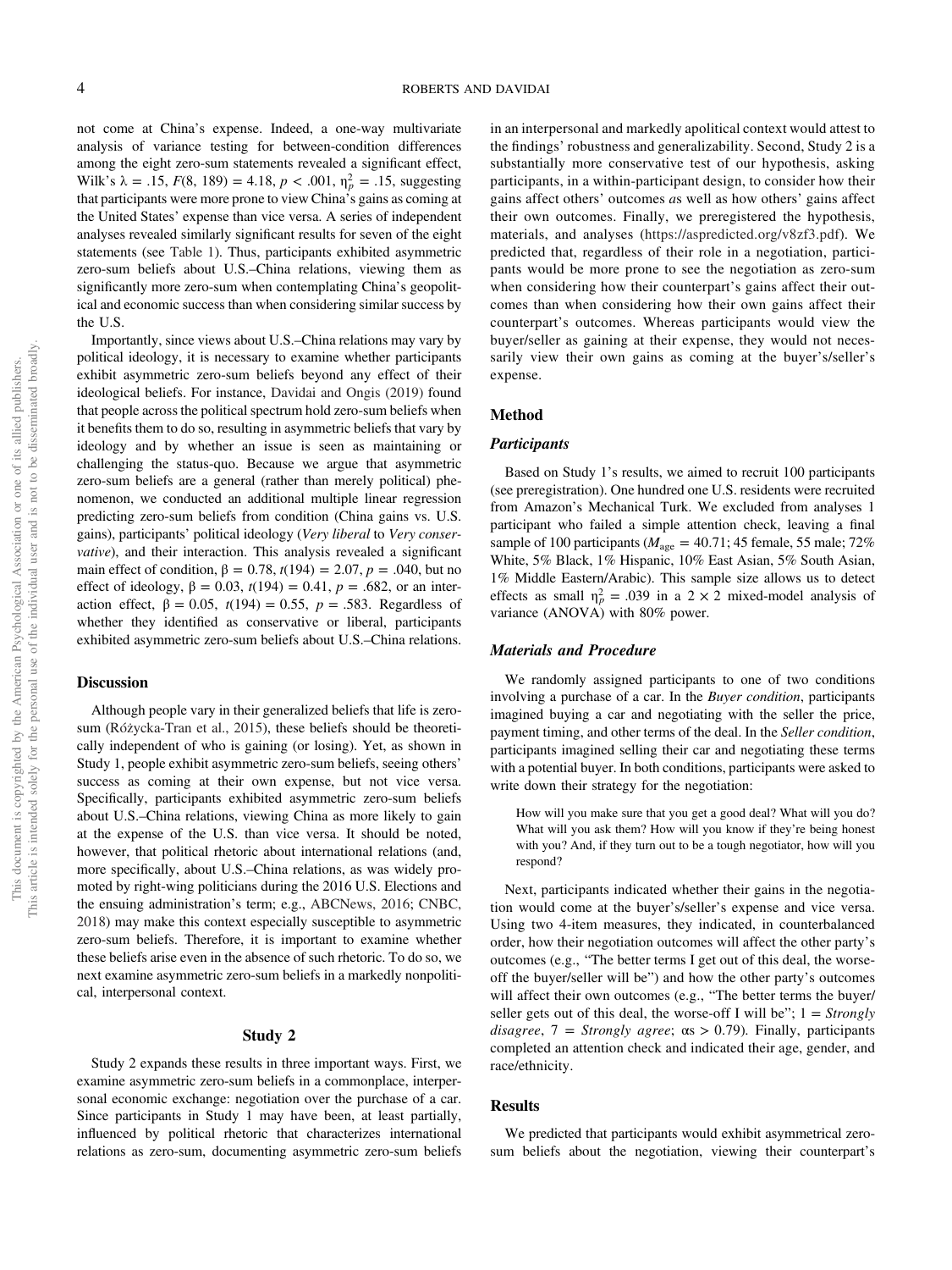success as coming at their expense, but their success as not necessarily coming at their counterpart's expense. Indeed, a mixed-model ANOVA with condition (*Buyer condition* vs. *Seller condition*) as a between-participants factor and target of judgment (*Buyer*'*s gains* vs. *Seller*'*s gains*) as a within-participants factor revealed a significant interaction,  $F(1, 98) = 18.22, p < .001, \eta_p^2 =$ .157 (Figure 1). A series of planned contrasts found that participants in the *Buyer condition* (who imagined buying a car) were significantly more prone to view the seller as gaining at their expense  $(M = 5.14, SD = 1.33)$  than vice versa  $(M = 4.45, SD = 1.44)$ ,  $t(98) = 3.96, p < .001$ . In contrast, participants in the *Seller condition* (who imagined selling a car) viewed the buyer as more likely to gain at their expense ( $M = 4.82$ ,  $SD = 1.14$ ) than vice versa ( $M =$ 4.43,  $SD = 1.30$ ,  $t(98) = 2.13$ ,  $p = .035$ . Thus, regardless of whether they imagined buying or selling a car, participants exhibited asymmetric zero-sum beliefs, viewing their counterpart's gains as more likely to come at their expense than vice versa.

# Discussion

Study 2 conceptually replicated and extended Study 1 in a nonpolitical domain. As before, participants exhibited asymmetric zero-sum beliefs, viewing others as more prone to gain at their expense than vice versa. Whereas participants who imagined buying a car viewed the seller's gains (but not the buyer's gains) as zerosum, participants who imagined selling a car viewed the buyer's gains (but not the seller's gains) as zero-sum. Additionally, although not integral to our thesis, the fact that we observed a slightly larger asymmetry when thinking about a seller's gains than when thinking about a buyer's gains is consistent with people's tendency to see sellers as more prone than buyers to benefit from economic transactions (Johnson et al., 2021). Nevertheless, when imagining themselves as the buyer or the seller in a negotiation, participants believed that the other side is more prone to gain at their expense than vice versa.

### Study 3

Study 3 examines a boundary condition of asymmetric zero-sum beliefs, testing whether people exhibit such beliefs when thinking about their own country's relations with other countries (e.g., Americans thinking about U.S. foreign relations), but not when thinking about other countries' relations to one another (e.g., Americans thinking about the relations of two separate countries). We predicted that participants would exhibit asymmetric zero-sum beliefs when thinking about U.S.–China relations (i.e., how another country relates to their own country) but not when thinking about China's relations with another Western, rich, educated, and industrialized democracy—Germany. When it comes to U.S.–China relations, we expected participants to view China's success as coming at the U.S. expense, but not vice versa. In contrast, when it comes to Germany–China relations, we expected them to exhibit symmetric beliefs, viewing Germany and China as equally likely to gain or lose at each other's expense.

# Method

### **Participants**

Based on the effect sizes in Study 1, we aimed to recruit 200 participants. Two hundred five U.S. residents were recruited from Amazon's Mechanical Turk. We excluded from analyses five participants who did not complete the dependent variables and two who failed an attention check, leaving a sample of 198 participants (*M*age = 36.36; 91 female, 107 male; 81.3% White, 6.1% Black, 5.6% Hispanic, 6.1% Asian, 1% Native American). This sample size allows us to detect effects as small as  $\eta_p^2 = .019$  in a 2  $\times$  2 betweenparticipant factorial design with 80% power.

### Figure 1



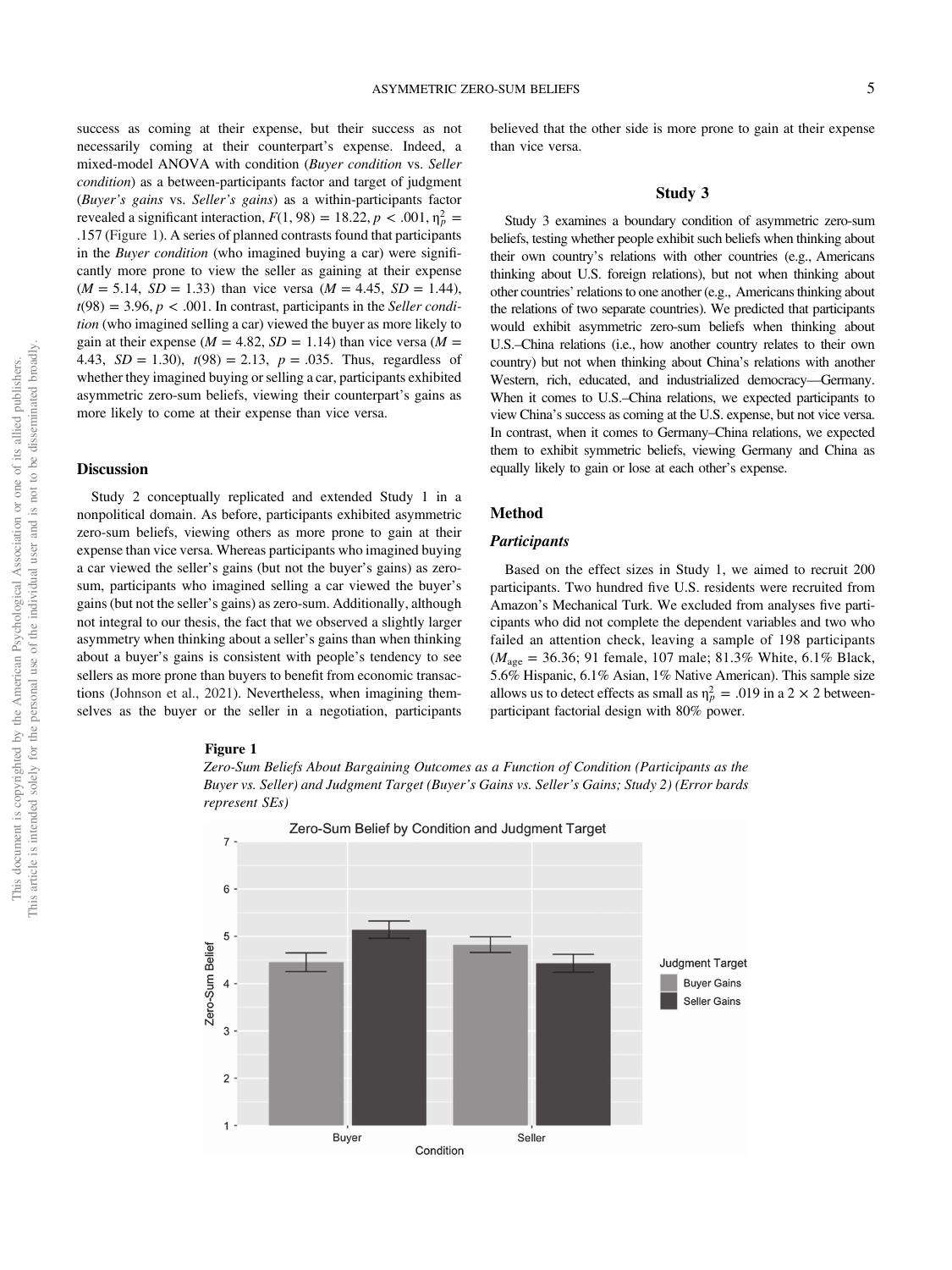# Materials and Procedure

We randomly assigned participants to one of four conditions in a  $2 \times 2$  between-participant design. Participants were assigned to consider whether China was engaged in a zero-sum competition with the U.S. (*U.S.*–*China relations condition*, a direct replication of Study 1) or with Germany (*Germany*–*China relations condition*). In addition, they were also assigned to consider how China's success influences other countries (either the U.S. or Germany, depending on condition) or how these other countries' success influences China. In all conditions, participants indicated their zero-sum beliefs on eight different items using 7-point Likert scales (1 = *Strongly disagree*, 7 = *Strongly agree*). Thus, participants were randomly assigned to indicate whether China gains at the U.S. expense, whether the U.S. gains at China's expense, whether China gains at Germany's expense, or whether Germany gains at China's expense (Table 2). Finally, participants completed an attention check and a series of demographic measures.

### **Results**

We predicted that participants would exhibit asymmetric zerosum beliefs when thinking about how their own country relates to other countries (U.S.–China relations), but not when thinking about how two different countries relate to each other (Germany–China relations). As predicted, a 2 × 2 ANOVA with relationship (*U.S.*– *China* vs. *Germany*–*China*) and condition (*China gains* vs. *U.S./ Germany gains*) as between-participant factors revealed a significant interaction,  $F(1, 197) = 6.51$ ,  $p = .010$ ,  $\eta_p^2 = 0.03$ . Participants who thought about U.S.–China relations exhibited asymmetric zero-sum beliefs, viewing the relationship between the two countries as more zero-sum when considering how China's success influences the U.S. ( $M = 3.64$ ,  $SD = 1.04$ ) than when considering how U.S. success influences China  $(M = 2.99, SD = 1.03)$ ,  $p = .017$ . In contrast, participants who thought about Germany– China relations did not exhibit such asymmetric beliefs, viewing China as having the same effect on Germany  $(M = 3.16,$  $SD = 1.21$ ) as Germany has on China ( $M = 3.30$ ,  $SD = 1.07$ ),  $p = .547$  (Figure 2). Thus, consistent with our hypothesis, participants exhibited asymmetric zero-sum beliefs about U.S.–China relations but not about Germany–China relations. When thinking about two countries in which they had no personal stake, participants exhibited symmetric beliefs, seeing each country's gains as equally likely to be balanced by the other country's losses. However, when considering how *their own country* relates to other countries,

| Table 2 |                                |  |  |
|---------|--------------------------------|--|--|
|         | Example Materials From Study 3 |  |  |

participants exhibited asymmetric zero-sum beliefs, believing that China succeeds at the U.S. expense but not vice versa.

# **Discussion**

Study 3 found further evidence for asymmetric zero-sum beliefs. Specifically, participants exhibited asymmetric zero-sum beliefs about international relations when considering their own country's relations with another country (U.S.–China relations), but not when thinking about Germany–China relations—two countries in which they did not have a personal stake. Yet, the U.S. and Germany differ in many respects, and one may wonder whether beliefs about Germany–China relations are an appropriate point of comparison for beliefs about U.S.–China relations. Although such comparisons should always be taken with a grain of salt, we chose Germany as the reference country for several reasons: its relatively large Gross Domestic Product (4th in the world, after the U.S., China, and Japan), its population size (largest Western country, after the U.S.), its shared cultural heritage with the U.S., its volume of trade with China (largest in Europe and 2nd in the Western world, after the U.S.), and because participants are unlikely to have been of German nationality or to have had preconceived beliefs about Germany–China relations. Thus, although no comparison is perfect, Germany–China relations seem to be the most proximal comparison for U.S.–China relations of all other Western, educated, industrial, rich, and democratic countries.

# Study 4

Study 4 examines asymmetric zero-sum beliefs in a new domain beyond international relations and interpersonal negotiations. Specifically, we examine whether political partisans view the opposing party's gains as coming at their own party's expense, but not vice versa. Focusing on policy victories and legislative successes (which, unlike electoral success, can often result in Pareto improvements and are therefore non-zero-sum; Stiglitz, 1998), we predicted that both Republicans and Democrats would view the other party's success as coming at the expense of voters from their own party (i.e., *zero-sum*), but their own party's success as benefiting people from both parties (i.e., *non-zero-sum*).

In addition, Study 4 examines whether feeling threatened by others' success moderates zero-sum beliefs. As discussed above, people feel threatened when their losses coincide with others' gains and often view others' advantages as their disadvantages (e.g., Crusius & Lange, 2014; Davidai & Gilovich, 2016). Consequently, feeling threatened may lead people to view others' success as coming at their own expense (Esses et al., 2010). In contrast, since

| Condition          | U.S.–China relations condition                                                                                                                                           | Germany–China relations condition                                                                                                                                               |
|--------------------|--------------------------------------------------------------------------------------------------------------------------------------------------------------------------|---------------------------------------------------------------------------------------------------------------------------------------------------------------------------------|
| China's gains      | Example items ( $\alpha = .89$ ):<br>A stronger Chinese economy means a weaker U.S. economy<br>As China's power in the world expands, U.S. power becomes<br>more limited | Example items ( $\alpha = .93$ ):<br>A stronger Chinese economy means a weaker German economy<br>As China's power in the world expands, Germany's power<br>becomes more limited |
| U.S./Germany gains | Example items ( $\alpha = .90$ ):<br>A stronger U.S. economy means a weaker Chinese economy<br>As U.S. power in the world expands, China's power becomes<br>more limited | Example items ( $\alpha = .88$ ):<br>A stronger German economy means a weaker Chinese economy<br>As Germany's power in the world expands, China's power<br>becomes more limited |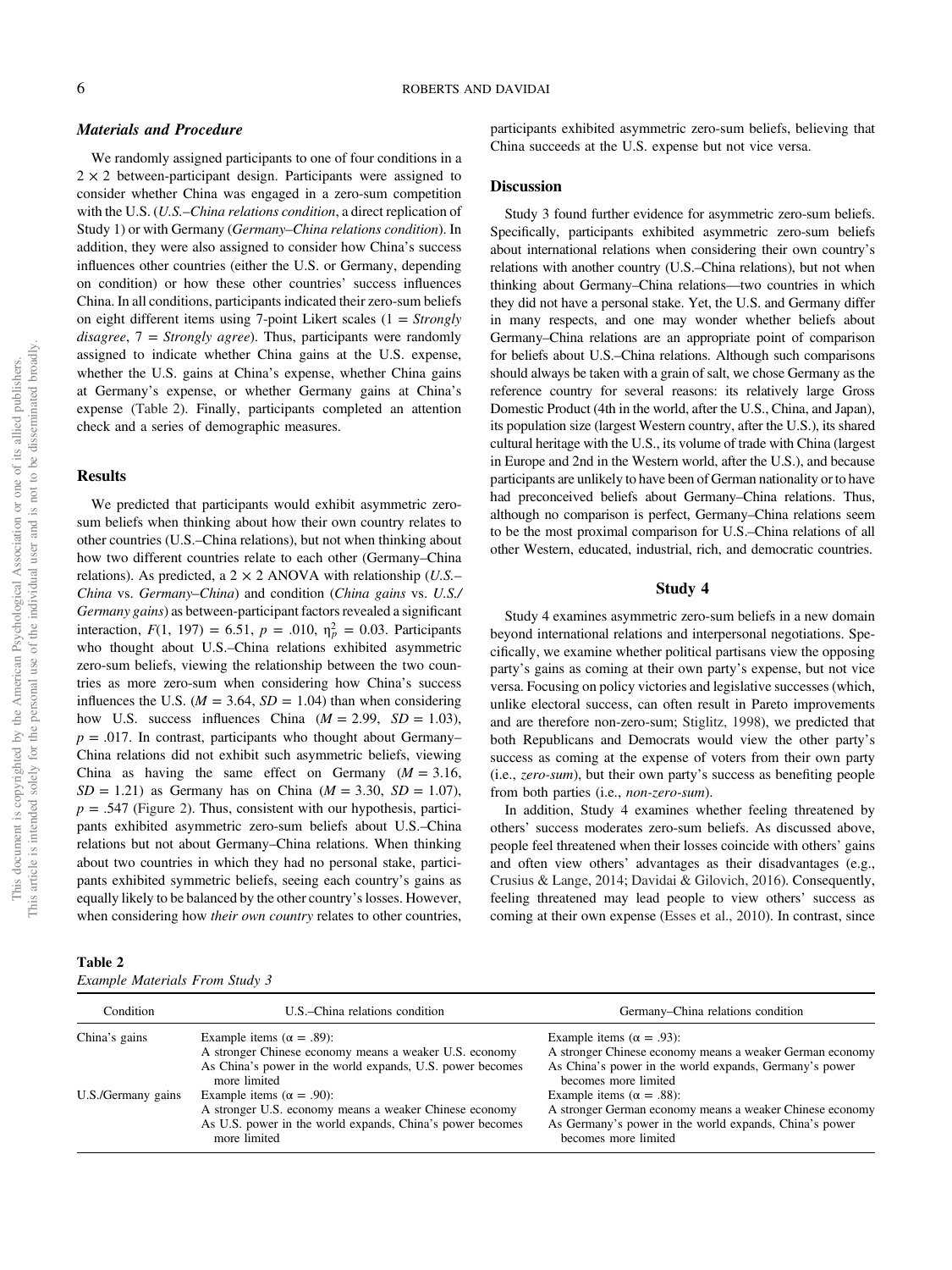# Figure 2

*Zero-Sum Beliefs About U.S.*–*China (Left) and Germany*–*China (Right) Relations as a Function of Whether China or the U.S./Germany Are Gaining (Study 3) (Error bards represent SEs)*



people have no reason to be threatened by their own success, we predicted that they would be less vigilant about how their gains affect others' outcomes and would be less prone to view them as zero-sum.

# Method

# **Participants**

Based on a pilot study's results, and to maximize the number of responses from both sides of the political aisle, we aimed to recruit 400 participants. Four hundred fourteen U.S. residents were recruited from Amazon's Mechanical Turk. We excluded from analyses 11 participants who did not complete the dependent variables and 20 who failed an attention check, leaving a sample of 383 participants ( $M_{\text{age}} = 35.35$ ; 142 female, 241 male; 75.7% White, 11.2% Black, 6.5% Asian, 3.9% Hispanic, 1.8% Native American). This sample size allows us to detect effects as small as  $\eta_p^2 = .010$  in a 2  $\times$  2 between-participant factorial design with 80% power.

# Materials and Procedure

Participants first indicated their political party affiliation ("Generally speaking, how do you usually think of yourself in terms of political affiliation?"; 169 Democrats, 115 Republicans, and 99 Independents). Those who identified as Independent were further asked whether they tended to lean Democrat  $(n = 60)$  or lean Republican  $(n = 39)$ .<sup>1</sup>

Next, participants completed, in counterbalanced order, a measure of perceived threat and a measure of zero-sum beliefs about political victories and legislative successes. First, they reported how threatened they felt, and how threatened people should generally feel, by the opposing party's success (e.g., "How personally worried are you about the amount of influence that Democratic [Republican] lawmakers have in Congress?"; 1 = *Not at all worried*, 5 = *Extremely worried*;  $\alpha_{\text{Denocrats}} = 0.86$ ,  $\alpha_{\text{Republicans}} = 0.85$ ). Second, they indicated whether they viewed a zero-sum competition between the Republican and Democratic parties. They were randomly assigned to one of two conditions, in which they indicated whether the Republican Party's success or the Democratic Party's success comes at the opposing party's expense. In the *Republican gains condition*, participants saw six statements about potential Republican gains and indicated how much each gain entailed an equivalent loss to voters of the Democratic Party (e.g., "The more resources the government spends on predominantly Republican regions in the U.S. ['Red' states], the less it can spend on predominantly Democratic regions ['Blue' states]"; 1 = *Strongly disagree*,  $7 =$  *Strongly agree*;  $\alpha = 0.83$ *)*. In the *Democratic gains condition*, participants saw six similar statements and indicated how much the Democratic Party's gains entailed equivalent losses to voters of the Republican Party (e.g., "The more resources the government spends on predominantly Democratic regions in the U.S. ['Blue' states], the less it can spend on predominantly Republican regions ['Red' states]";  $\alpha = 0.84$ ; see Supplemental Materials).

# Results

We predicted that participants across the political spectrum would exhibit asymmetric zero-sum beliefs, viewing the opposing party's success as coming at their own party's expense, but not vice versa. Indeed, a 2 × 2 ANOVA with political affiliation (*Republican* vs. *Democrat*) and condition (*Republican gains* vs. *Democratic gains*) as between-participant factors revealed a significant interaction,  $F(1, 379) = 93.53$ ,  $p < .001$ ,  $\eta_p^2 = 0.20$  (Figure 3).

<sup>&</sup>lt;sup>1</sup> The results remain the same when excluding participants who identify as Independent (Supplemental Materials).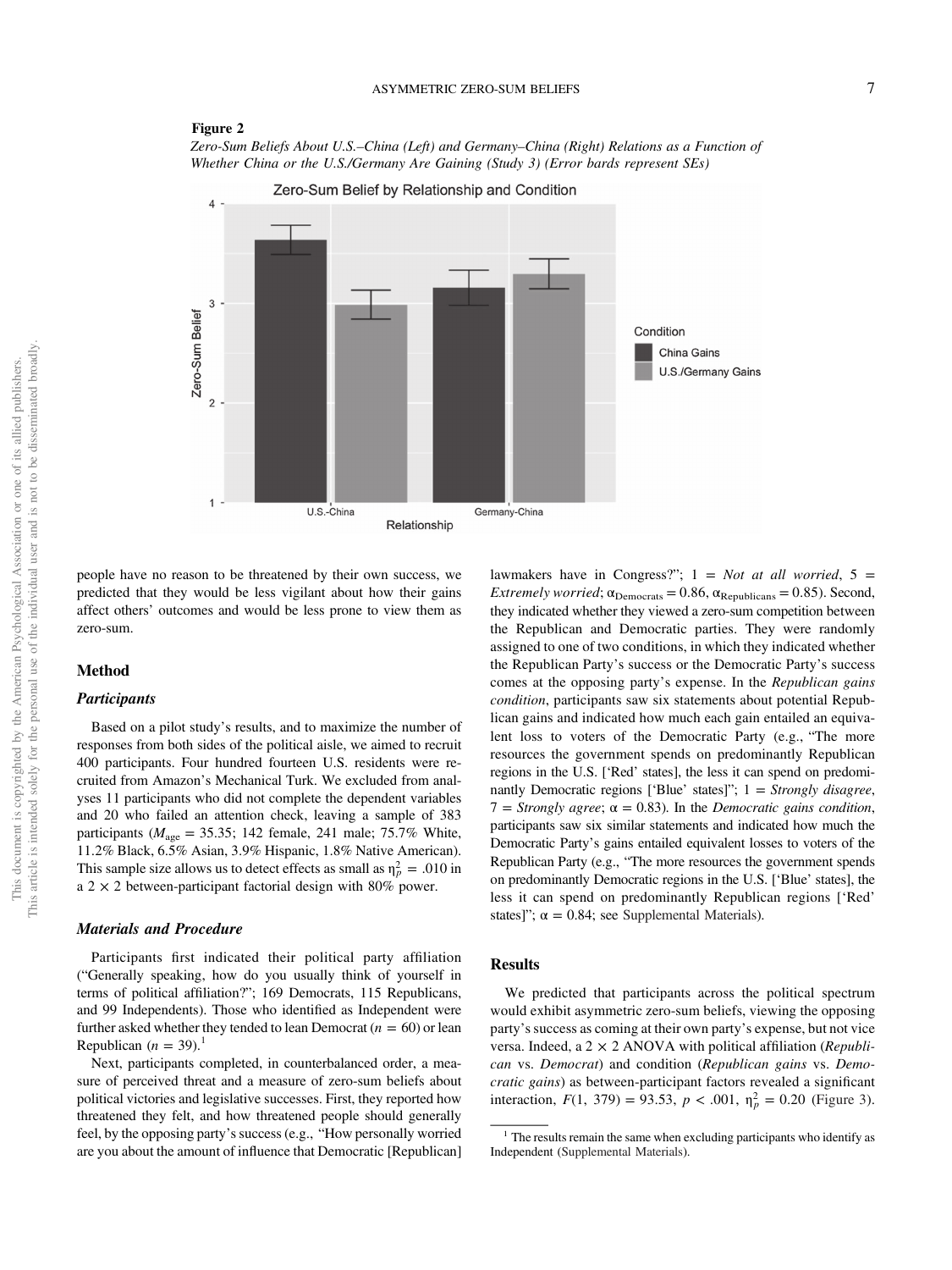

*Zero-Sum Beliefs About Political Gains as a Function of Party Af*fi*liation (Democrat vs. Republican) and Condition (Democratic Gains vs. Republican Gains; Study 4) (Error bards represent SEs)*



# This article is intended solely for the personal use of the individual user and is not to be disseminated broadly. This article is intended solely for the personal use of the individual user and is not to be disseminated broadly This document is copyrighted by the American Psychological Association or one of its allied publishers. This document is copyrighted by the American Psychological Association or one of its allied publishers.

Whereas Republican participants saw the Democratic Party's success as coming at Republican voters' expense  $(M = 4.86, SD =$ 1.16), they were less likely to view their own party's success as coming at Democratic voters' expense  $(M = 3.86, SD = 1.22)$ , *p* < .001. In contrast, Democrats saw the Republican Party's success as coming at Democratic voters' expense (*M* = 5.05,  $SD = 0.94$ ) but were less likely to view their own party's success as coming at Republican voters' expense (*M* = 3.74,  $SD = 1.26$ ,  $p < .001$ . Thus, both Republicans and Democrats exhibited asymmetric zero-sum beliefs, viewing their own party's success as benefitting voters across the political spectrum but the opposing party's success as coming at their own voters' expense.

Next, we explored the role of threat in asymmetrical zero-sum beliefs. To do so, we re-sorted participants into one of two groups, based on whether they responded to zero-sum items about their own party's or the opposing party's gains. In the *own party*'*s gains condition*, we grouped Republican participants who were asked about the Republican Party's gains with Democratic participants who were asked about the Democratic Party's gains. In the *opposing party*'*s gains condition*, we grouped Republicans who were asked about the Democratic Party's gains with Democrats who were asked about the Republican Party's gains.

We predicted that feeling threatened would lead participants to view the *opposing party*'*s gains* as zero-sum, but that it would have no effect on their views of their *own party*'*s gains* as such. Indeed, a multiple linear regression predicting zero-sum beliefs from condition (own party's gains vs. opposing party's gains) and the continuous measure of threat revealed a significant interaction,  $β = 0.55$ ,  $t(379) = 5.05$ ,  $p < .001$ . The more participants felt threatened by the opposing party's success, the more they viewed it as coming at the expense of voters from their own party,  $β = 0.55$ ,  $t(192) = 8.38$ ,  $p < .001$ . In contrast, there was no relationship between how threatened participants felt by the opposing party's success and how much they viewed their own party's success as zero-sum,  $β < 0.01$ ,  $t(187) < 0.01$ ,  $p = .998$ . Stated differently, only participants who felt threatened exhibited asymmetrical zero-sum beliefs (Figure 4).

### **Discussion**

Study 4 revealed initial evidence for the role of threat in asymmetric zero-sum beliefs, finding that threat moderates the belief that others gain at one's own expense (but not vice versa). Participants who felt threatened by the opposing party saw its success as coming at their own expense but did not view their own party's success as coming at the opposing party's expense. In contrast, participants who did not feel threatened thought that both parties were equally prone to gain or lose at each other's expense. It is important to note that Study 4 measured (rather than manipulated) the experience of threat, limiting the ability to make causal inferences. This correlational design makes it impossible to determine whether threat increases the belief that others gain at one's expense, whether viewing others as gaining at one's expense increases threat, or both, a point to which we return in the General Discussion. And, since a third, unmeasured variable (e.g., neuroticism) may be correlated with feelings of threat and with the belief that others gain at one's expense, it is difficult to conclude whether threat causally leads to asymmetric zero-sum belief. Therefore, in Study 5 we manipulate threat to examine its *causal* effect on zero-sum beliefs.

### Study 5

In Study 5, prior to measuring their views of U.S.–China relations, we manipulated how much threat participants felt in order to examine whether it causally impacts asymmetric zero-sum beliefs.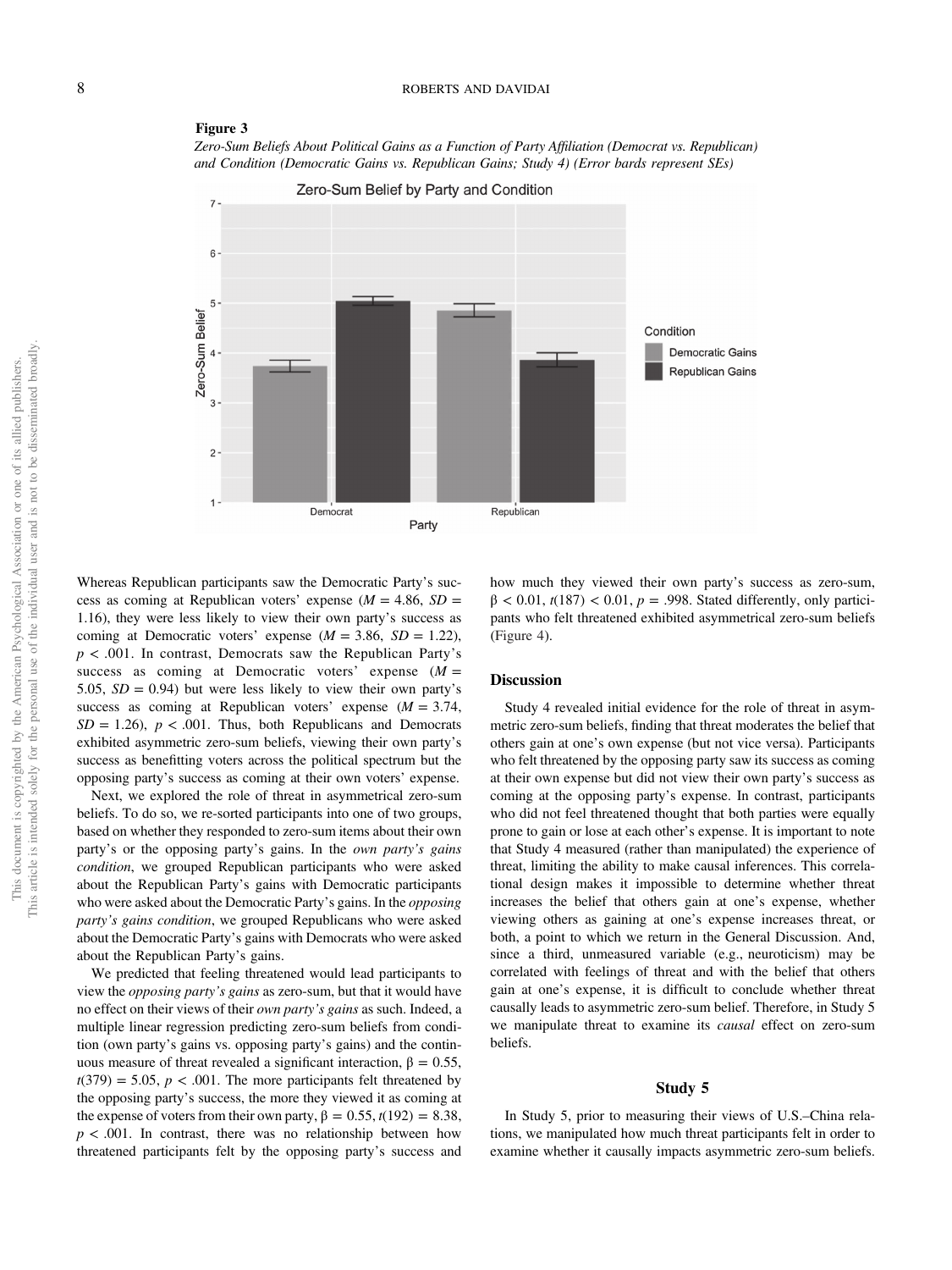### Figure 4

*Zero-Sum Beliefs as a Function of Perceived Threat and Condition (Own Gains Condition vs. Opponent*'*s Gains Condition; Study 4)*

Zero-Sum Belief by Threat and Gain Condition



We predicted that participants would exhibit asymmetric beliefs about U.S.–China relations when viewing China as a threat to the U.S. In contrast, when not feeling threatened by China, we expected participants to exhibit symmetric beliefs, seeing China as likely to gain at the U.S. expense as vice versa.

### Method

# **Participants**

Based on the results of a pilot study and Studies 1 and 3, we aimed to recruit 800 participants. Eight hundred thirty-nine U.S. residents were recruited from Amazon's Mechanical Turk. We excluded from analyses 37 participants who did not complete the dependent variables and 17 who failed an attention check, leaving a sample of 785 participants ( $M_{\text{age}} = 35.23$ ; 360 female, 418 male, 4 other/ prefer not to say; 69.7% White, 12.3% Black, 6.4% Hispanic, 8.4% Asian, 1.4% Native American). This sample size allows us to detect effects as small as  $\eta_p^2 = .005$  in a 2 × 2 between-participant factorial design and with 80% power.

### Materials and Procedure

Participants were randomly assigned to one of two conditions in which they saw a series of graphs about the U.S. and China. In the *Threat condition*, they viewed four graphs depicting potentially threatening information about China's economic, military, and geopolitical power. Importantly, this information was explicitly chosen to depict China's strengths in domains that are markedly not zero-sum. For instance, participants in the *Threat condition* viewed a graph showing China's larger population size, a resource that is clearly not zero-sum (i.e., one country's population has no bearing on the size of another country's population). In the *No Threat condition*, participants viewed four similar graphs of

potentially nonthreatening information. Again, this information was chosen to reflect China's relative weaknesses in domains that are markedly not zero-sum, such as the lower proportion of Chinese citizens with postsecondary education (i.e., the proportion of highly educated citizens in one country has no bearing on this proportion in another country).<sup>2</sup> In both conditions, participants completed a 5-item manipulation check of how threatened they felt by China (e.g., "How personally worried do you feel about the United States' status in the world compared to China?" "In your opinion, how worried should U.S. citizens be about China's economic growth?";  $1 = None$  *at all*,  $5 = A$  *great deal*;  $\alpha = .87$ ).

Participants in the *Threat* and the *No Threat* conditions were further assigned to one of two conditions, in which they indicated how much U.S.–China relations are zero-sum using the same measures from Study 1. In the *China gains conditions*, participants indicated how much China's success comes at the expense of the U.S. (e.g., "The rise of companies in China comes at the expense of U.S. companies"; 1 = *Strongly disagree*, 7 = *Strongly agree*;  $\alpha$  = .92). In the *U.S. gains conditions*, they indicated how much U.S. success comes at China's expense (e.g., "The rise of companies in the U.S. comes at the expense of Chinese companies";  $\alpha = .90$ ). Finally, participants completed an attention check and various demographic measures.

# Results

First, we examined whether the manipulation influenced views of China as an economic and geopolitical threat to the U.S. Indeed, an independent samples *t*-test found that participants felt significantly

<sup>&</sup>lt;sup>2</sup> Participants answered multiple-choice questions after viewing each graph. Although 87 participants answered at least one question incorrectly, removing them from analyses reveals similar results (Supplemental Materials).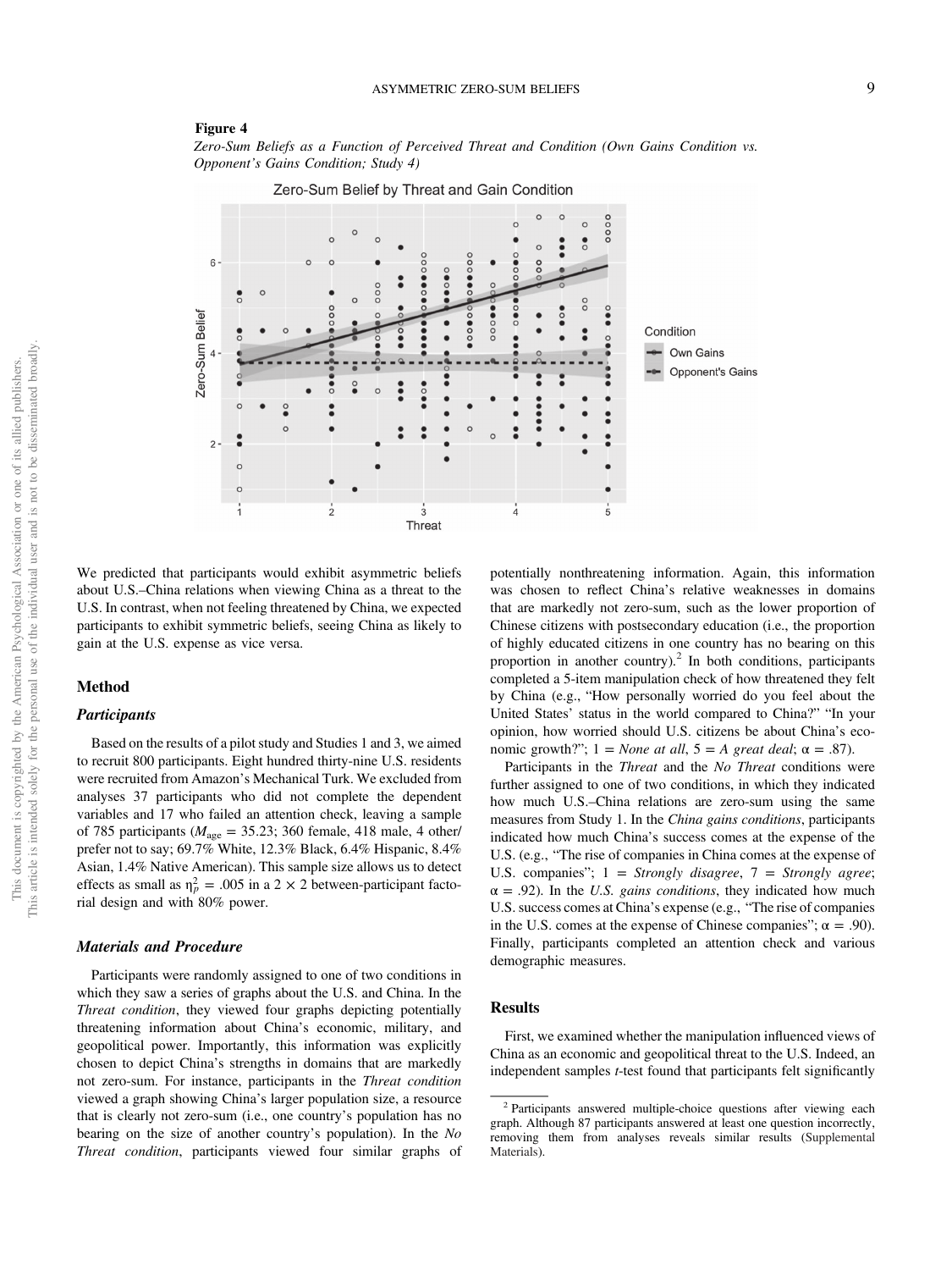more threatened by China in the *Threat condition* (*M* = 3.14,  $SD = 0.93$ ) than the *No Threat condition*  $(M = 2.48,$  $SD = 0.96$ ,  $t(782) = 9.88$ ,  $p < .001$ ,  $d = 0.71$ .

Next, we examined whether feeling threatened influenced perceptions of U.S.–China relations as zero-sum. Even though participants viewed information in explicitly non-zero-sum domains, we predicted that feeling threatened by China's advantages would lead them to view its success as coming at the United States' expense, but not vice versa. As predicted, the  $2 \times 2$  ANOVA with threat (*Threat* vs. *No Threat*) and condition (*China gains* vs. *U.S. gains*) as between-participant factors revealed a significant interaction,  $F(1, 778) = 13.77$ ,  $p < .001$ ,  $\eta_p^2 = 0.02$ . A series of planned contrasts revealed that participants in the *Threat condition* were significantly more prone to view China's success as zero-sum  $(M = 4.15,$  $SD = 1.14$ ) than they were to view U.S. success as such ( $M = 3.47$ , *SD* = 1.20), *p* < .001. In contrast, participants in the *No Threat condition* did not exhibit this asymmetry, believing that China  $(M = 3.68, SD = 1.38)$  and the U.S.  $(M = 3.65, SD = 1.25)$  are equally likely to succeed at each other's expense, *p* = .998. In other words, participants exhibited asymmetrical zero-sum beliefs when they felt threatened by China, but not when they did not see China as a threat (Figure 5).

# Discussion

Study 5 offers initial evidence for the causal role of threat on asymmetric zero-sum beliefs. Whereas participants who focused on the relative weaknesses of the U.S. viewed China as more prone to gain at the U.S. expense than vice versa, those who focused on the relative strengths of the U.S. did not exhibit such asymmetric beliefs. Critically, although the U.S. economy benefits from an increase in population size (in which it trails China) and from an increase in the share of educated workforce (in which China trails the U.S.), these domains are markedly *non*-zero-sum, such that both countries can simultaneously gain or lose. Thus, the fact that participants interpreted China's non-zero-sum advantage as zerosum is telling, especially since people easily differentiate between zero-sum and non-zero-sum competitions (e.g., Davidai et al., 2021). Of course, it is important to note that participants in the *No Threat condition* saw information about U.S. comparative advantage, and their beliefs may therefore reflect feelings of affirmation (of their country's strengths) rather than a lack of threat. Although we return to this point in Study 6B (where we include a "neutral" control condition), differences in levels of experienced threat clearly led participants to view China as more likely to gain at the U.S. expense than vice versa.

### Studies 6A and 6B

Studies 1–5 documented asymmetric zero-sum beliefs about international relations, political partisanship, and interpersonal negotiations. Studies 6A and 6B replicate and expand these results in five important ways. First, we explore our findings in a new context, examining whether people believe that their colleagues succeed at their expense, but not vice versa. Second, we use a new manipulation of threat that, rather than emphasizing one's relative strengths or weaknesses (i.e., comparative advantage), manipulates how threatened participants feel by the stakes of the situation they are in. Third, we examine how feeling threatened influences asymmetric zero-sum beliefs in a within-participant design, asking participants to consider how their success affects their colleagues' outcomes as well as how their colleagues' success affects their own outcomes. Fourth, we preregistered the hypotheses, methods, and data analyses in Study 6A (https://aspredicted.org/rn9wr.pdf). Finally, we examine how manipulating feelings of threat affects asymmetric zero-sum beliefs relative to a control condition in which threat is not manipulated (Study 6B). We predicted that feeling threatened would lead participants to believe that their colleagues succeed at their expense, but

### Figure 5



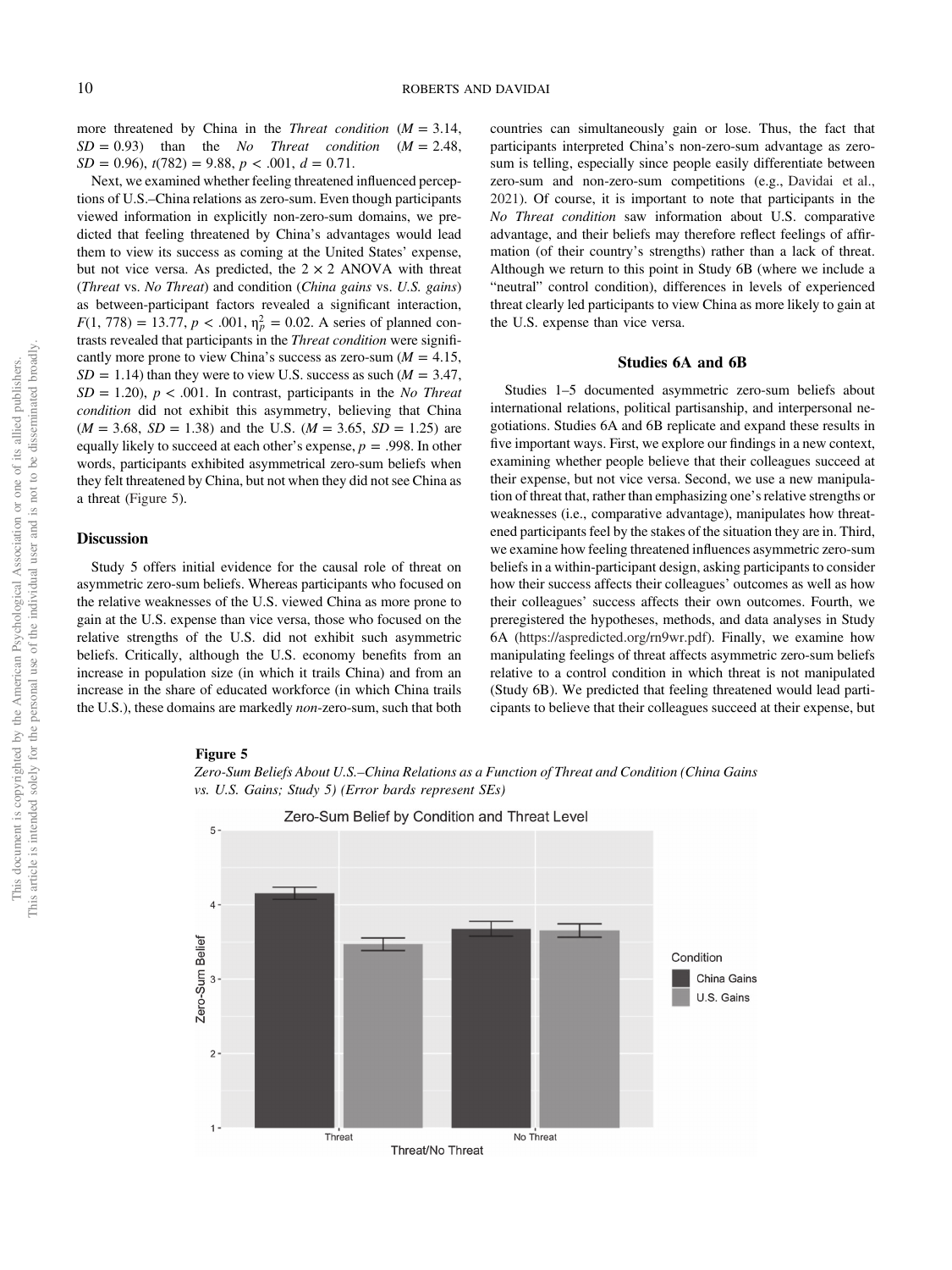not vice versa. In contrast, we predicted that when they do not feel threatened, participants would believe that their colleagues are equally prone to gain at their expense as they are prone to gain at their colleagues' expense.

# Study 6A

# Method

# **Participants**

Based on the results of a pilot study, we aimed to recruit 100 participants (see preregistration). One hundred U.S. residents were recruited from Amazon's Mechanical Turk, and no participant was excluded from analyses ( $M_{\text{age}} = 37.23$ ; 34 female, 64 male, 2 other/ prefer not to say; 78% White, 4% Black, 1% Hispanic, 9% East Asian, 1% South Asian, 7% Other). This sample size allows us to detect effects as small as  $\eta_p^2 = .039$  in a  $2 \times 2$  mixed-model ANOVA with 80% power.

# Materials and Procedure

Participants imagined working at a company that was about to decide on upcoming promotions. They imagined that they and another colleague have been working at the company for an equal amount of time, have similar work performances, and are equally regarded in the company. Participants were further told that it was unclear how many promotions will be available, and that the company may choose to promote only one employee (i.e., zerosum) or several employees at once (i.e., non-zero-sum).

We randomly assigned participants to one of two conditions, in which we manipulated whether they felt threatened by the promotion decision. In the *Threat condition*, participants read that their financial security relies on getting promoted. Specifically, they read that:

For the past couple of months, you have been behind on your mortgage payment. The bank has been calling you for several days, and you have been avoiding their calls. Getting this promotion would give you the financial stability that you need. You don't know what you'll do if you don't get this promotion.

In the *No Threat condition*, participants read that the promotion is desirable, but that it would not change much for them. Specifically, they read that the promotion would only mean "a few added responsibilities and a fancy title" and that while they would be happy to get this promotion, they would "also be happy to stay" at their current position.

Next, participants reported how much their success would come at their colleague's expense and vice versa. Using two 4-item measures, participants indicated, in counterbalanced order, how their outcomes will affect their colleague's outcomes (e.g., "In this situation, my success would be [my colleague's] failure") and how their colleague's outcomes will affect their outcomes (e.g., "In this situation, [my colleague's] success would be my failure");  $1 =$  *Strongly disagree*,  $7 =$  *Strongly agree*;  $\alpha s > 0.95$ ; see Supplemental Materials). Finally, participants completed an attention check and indicated their age, gender, and race/ethnicity.

# Results

We predicted that participants would exhibit asymmetrical beliefs about their and their colleague's outcomes, but only when feeling threatened by the promotion decision. Indeed, a mixed-model ANOVA with condition (*Threat* vs. *No Threat*) as a betweenparticipants factor and zero-sum judgment (*Own gains* vs. *Colleague*'*s gains*) as a within-participants factor found a significant interaction,  $F(1, 98) = 14.51, p < .001, \eta_p^2 = .129$  (Figure 6). A series of planned contrasts revealed that participants in the *Threat condition* (who believed their financial security was hanging on the line) were

### Figure 6



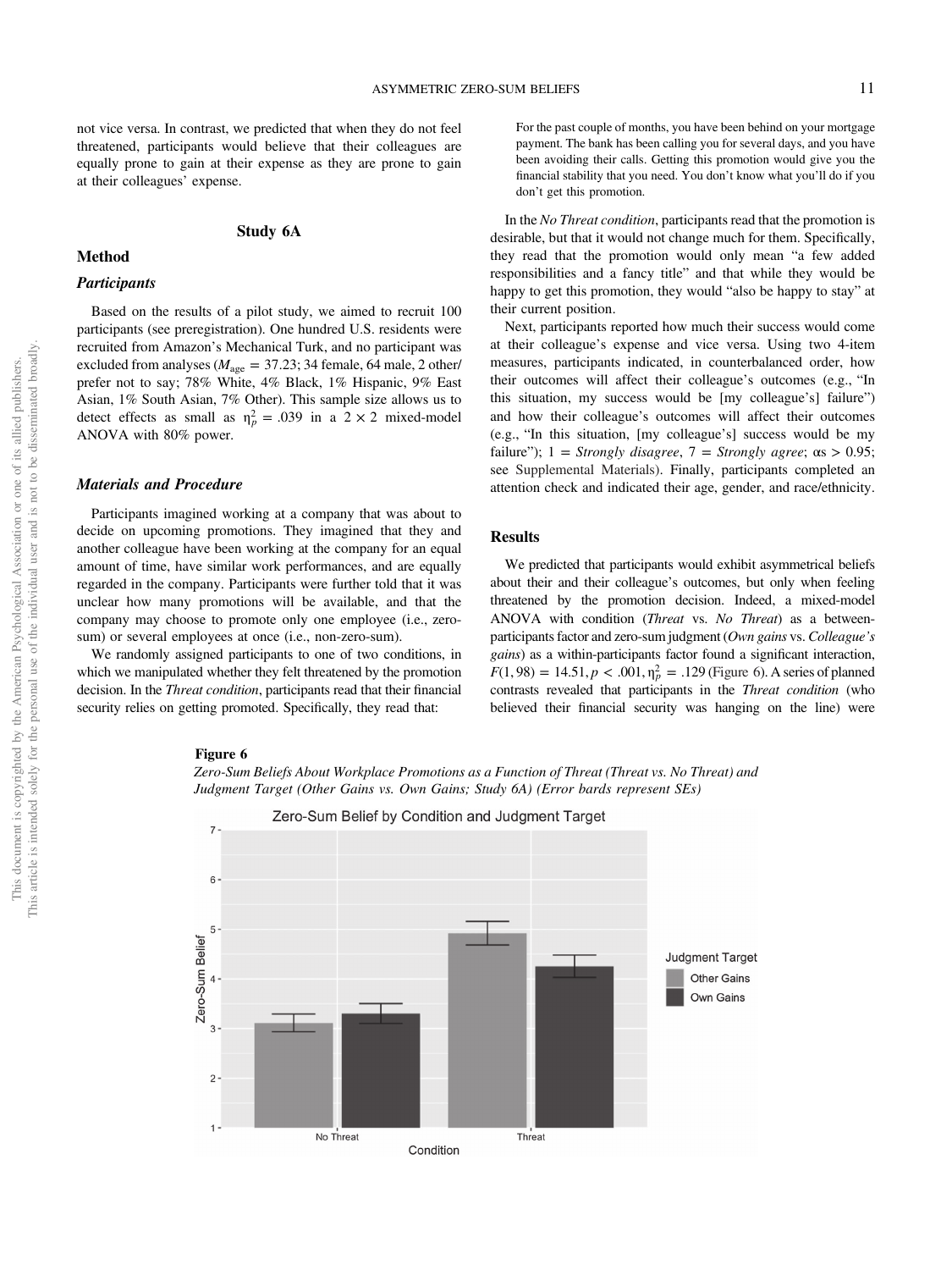significantly more prone to believe that their colleague's success would come at their expense  $(M = 4.92, SD = 1.63)$  than vice versa  $(M = 4.26, SD = 1.57), t(98) = 4.12, p < .001$ . In contrast, participants in the *No Threat condition* (who imagined that not much was hanging on the line) were equally prone to believe that their colleague's success would come at their expense  $(M = 3.12, SD = 1.29)$  as vice versa ( $M = 3.30$ ,  $SD = 1.45$ ),  $t(98) = 1.20$ ,  $p = .233$ . Thus, participants exhibited asymmetrical zero-sum beliefs only when they felt threatened by the looming promotion decision, viewing their colleague's success as coming at their expense, but not vice versa. In contrast, when they did not feel threatened, participants believed that they were as likely to gain at their colleague's expense as their colleague was to gain at their expense.

# Study 6B

Study 6B is a direct replication of Study 6A with the addition of a neutral control condition, where threat was not manipulated. We predicted that participants would be more prone to exhibit asymmetric zero-sum beliefs in the *Threat condition* than the *No Threat condition.* Although we did not have specific hypotheses regarding the *Control condition*, we expected it to feel substantially less threatening than the *Threat condition* and, as a result, that asymmetric zero-sum beliefs in it would be less pronounced. We did not have an a priori hypothesis regarding the comparison of the *Control condition* and the *No Threat condition*.

# Method

### **Participants**

Based on the results of Study 6A, we aimed to recruit 200 participants. Two hundred U.S. residents were recruited from

### Figure 7



*Zero-Sum Beliefs About Workplace Promotions as a Function of Threat (Threat vs. No Threat vs. Control) and Judgment Target (Other Gains vs. Own Gains; Study 6B) (Error bards represent SEs)*

Amazon's Mechanical Turk ( $M<sub>age</sub> = 39.13$ ; 82 female, 118 male), allowing us to detect effects as small as  $\eta_p^2 = .038$  with 80% power.

# Materials and Procedure

Participants read the same scenario from Study 6A, in which they imagined waiting to hear about an upcoming promotion decision and in which it was unclear how many promotions will be available, such that the company may choose to promote only one employee (i.e., zero-sum) or several employees at once (i.e., non-zero-sum).

We randomly assigned participants to one of three conditions. The two experimental conditions were identical to Study 6A, in which participants imagined their financial security depended on the promotion (*Threat condition)* or that not much was hanging on it (*No Threat condition*). In the *Control condition*, participants did not read anything about the promotion's implications. Then, using two 4-item measures, participants indicated how their outcomes will affect their colleague (e.g., "In this situation, my success would be [my colleague's] failure") and how their colleague's outcomes will affect them (e.g., "In this situation, [my colleague's] success would be my failure"); 1 = *Strongly disagree*, 7 = *Strongly agree*;  $\alpha s > 0.79$ ; see Supplemental Materials. Finally, participants indicated their age, gender, and ideology.

# **Results**

As shown in Figure 7, a mixed-model ANOVA with condition (*Threat* vs. *No Threat* vs. *Control*) as a between-participants factor and zero-sum belief (*Own gains* vs. *Colleague*'*s gains*) as a withinparticipants factor revealed a significant interaction,  $F(2, 197) =$ 14.75,  $p < .001$ ,  $\eta_p^2 = .130$ . A series of planned contrasts revealed that participants in the *Threat condition* were significantly more prone to believe that their colleague's success would come at their expense  $(M = 4.42, SD = 1.42)$  than vice versa  $(M = 3.80, SD = 1.24)$ ,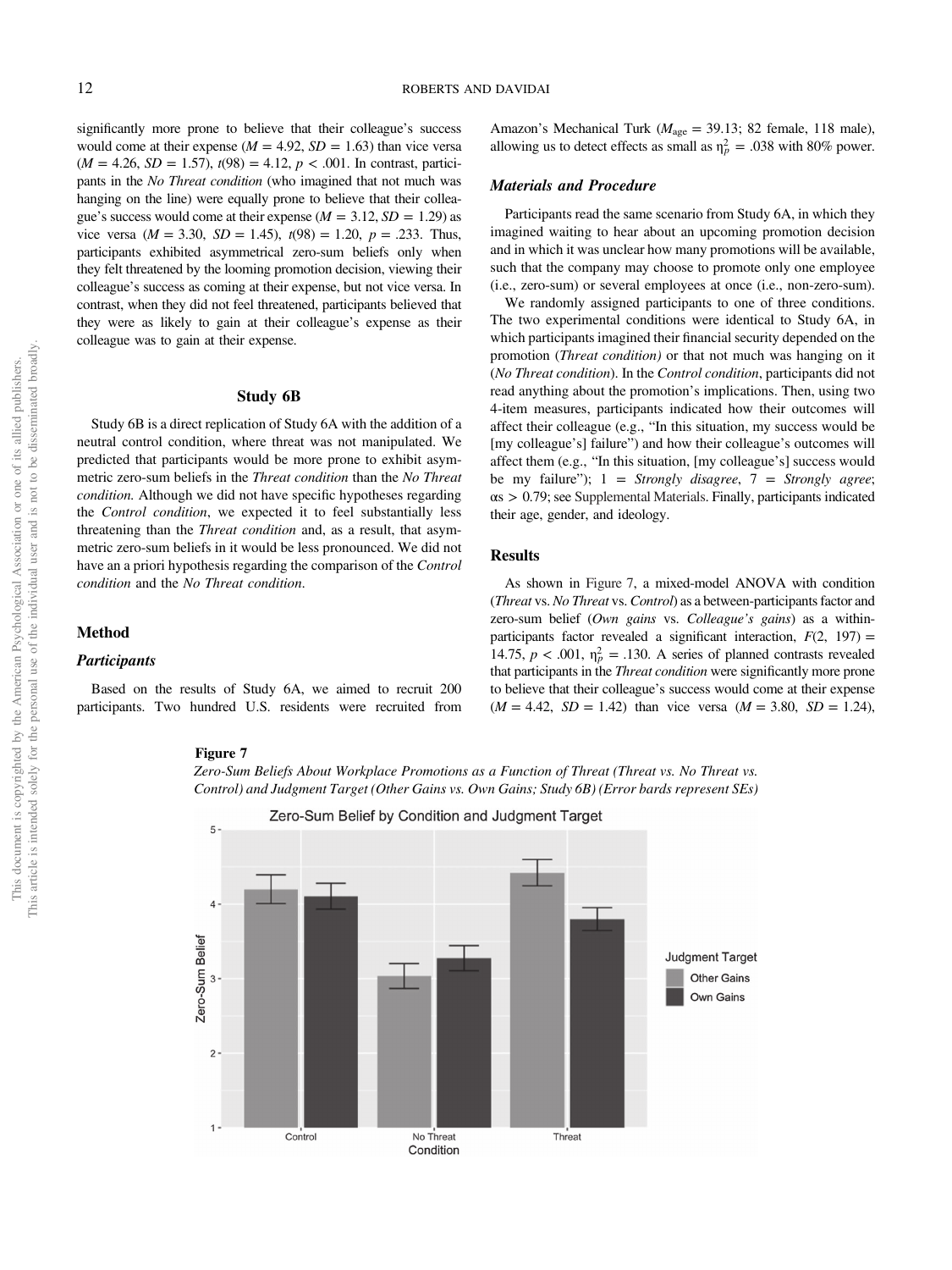$t(197) = 5.44$ ,  $p < .001$ . In contrast, participants in the *Control condition* (who did not receive any information about the promotion's implications) did not exhibit asymmetric zero-sum beliefs, believing that their colleague was as likely to gain at their expense  $(M = 4.19)$ ,  $SD = 1.56$ ) as they were to gain at their colleague's expense (*M* = 4.10, *SD* = 1.41), *t*(197) = 0.83, *p* = .407. Finally, participants in the *No Threat condition* were slightly *less* likely to view their colleague's success as coming at their expense  $(M = 3.04,$ *SD* = 1.39) as vice versa (*M* = 3.28, *SD* = 1.40), *t*(197) = 2.15, *p* = .032. Thus, replicating Study 6A, only participants in the *Threat condition* believed that their colleagues succeed at their expense but that they do not succeed at their colleague's expense.

# **Discussion**

Replicating Study 5 in a new domain, Studies 6A and 6B found causal evidence for the role of threat in asymmetric zero-sum beliefs. Participants who felt threatened by a looming promotion decision believed that their colleagues succeed at their expense, but not vice versa. In contrast, participants who did not feel threatened by this decision believed that they were as likely to succeed at their colleagues' expense as their colleagues were to succeed at their expense. Notably, this threat was not due to participants' competitive disadvantage (i.e., whether they had better or worse odds of getting the promotion), but rather to the broader situation. Whereas a promotion decision that could substantially impact participants' finances led to asymmetric zero-sum beliefs, a similar decision with much lower stakes did not.

Interestingly, in addition to moderating asymmetric zero-sum beliefs, a lack of threat also decreased participants' overall level of zero-sum beliefs (i.e., a main effect of condition). This could be due to the belief that a personally inconsequential promotion is similarly inconsequential for one's colleagues, leading participants to view both their and their colleagues' success as non-zero-sum. If so, this may help explain why participants in the *No Threat* condition in Study 6B (who interpreted the promotion as largely inconsequential) exhibited overall lower zero-sum beliefs than participants in the *Control condition* (who may have viewed the promotion as still carrying some relevant consequences). Similarly, this can shed light on why participants in the *No Threat* conditions in Studies 6A and 6B viewed their own gains as less likely to come at others' expense than participants in the *Threat* conditions, suggesting that the former may have viewed the promotion as less consequential for their colleagues than the latter. Yet, regardless of these differences, that fact that participants exhibited asymmetric beliefs only when feeling threatened by a looming promotion decision suggests that threat causally increased such beliefs.

# General Discussion

Why do Americans believe that when China gains the U.S. loses but that when the U.S. gains, the whole world—including China gains as well? Why do both Republicans and Democrats believe that the opposing party only benefits its own voters but that their own party's success benefits all voters regardless of political affiliation? And, why do negotiators so commonly believe that the other side is "out to get them" but that they themselves are merely trying to get the best possible deal that benefits all parties involved? In seven studies, we found robust and consistent evidence for *asymmetric* *zero-sum beliefs*. Although situations involving two or more parties are either zero-sum or not, we found that people are ready to view them as both zero-sum *and* non-zero-sum, believing that other parties succeed at their expense, but that their own party does not succeed at others' expense. Moreover, we found that people exhibit asymmetric zero-sum beliefs when considering how their party relates to other parties but not when considering how other parties relate to each other. Finally, both correlational and causal evidence found that feeling threatened led to asymmetric zero-sum beliefs. The more participants felt threatened by an opposing country, political party, or work colleague, the more they viewed the other party's gains as coming at their expense. In contrast, feeling threatened did not affect beliefs regarding how much one's own gains come at others' expense.

# Theoretical Contributions for Understanding Zero-Sum Beliefs

Beyond documenting a novel asymmetry in beliefs about one's own and others' gains and losses, our findings make several important theoretical contributions to the literature on zero-sum beliefs. First, research on zero-sum beliefs has mostly focused on what specific groups believe about others' gains within threatening intergroup contexts (e.g., White Americans' attitudes about Black Americans' gains, men's attitudes about women's gains) or on what negotiators believe about their counterparts' gains within the context of a negotiation (which is typically rife with threat; e.g., Sinaceur et al., 2011; White et al., 2004). In doing so, research has examined zero-sum beliefs from only one perspective: how threatened parties view outgroup gains. Yet, as shown, those who feel most threatened are also most likely to exhibit zero-sum beliefs. By only examining the beliefs of those who feel threatened by others within the specific contexts in which they feel most threatened, the literature may have painted an incomplete picture of zero-sum beliefs that overlooks the possibility of *asymmetrical* beliefs. Our research expands this work by examining zero-sum beliefs in both threatening and nonthreatening contexts and by examining beliefs about one's own and others' gains, revealing that feeling threatened may be a necessary precursor for zero-sum beliefs.

Second, despite the variance in beliefs based on the specific contexts in which people find themselves, our research suggests that zero-sum beliefs may nonetheless share similar underlying processes in both interpersonal and intergroup contexts. Although zerosum beliefs about trade, negotiations, partisan politics, and organizational hierarchies surely differ in many important ways, we find that they are nonetheless rooted in how threatened people feel by others' success, leading them to view other countries, negotiation counterparts, political parties, and colleagues as gaining at their expense, but not vice versa.

Third, although people differ in their general tendency to view social relations as zero-sum (Różycka-Tran et al., 2015), our findings suggest that specific zero-sum beliefs about any two parties within a given situation are sensitive to egocentric perceptions of gains and losses and therefore depend on which party is seen as winning (or losing). Contemplating other parties' gains seems to activate zero-sum beliefs in a way that contemplating one's own gains does not.

This is not to say that people can not hold generalized zero-sum beliefs about "how the world works," but that such beliefs may not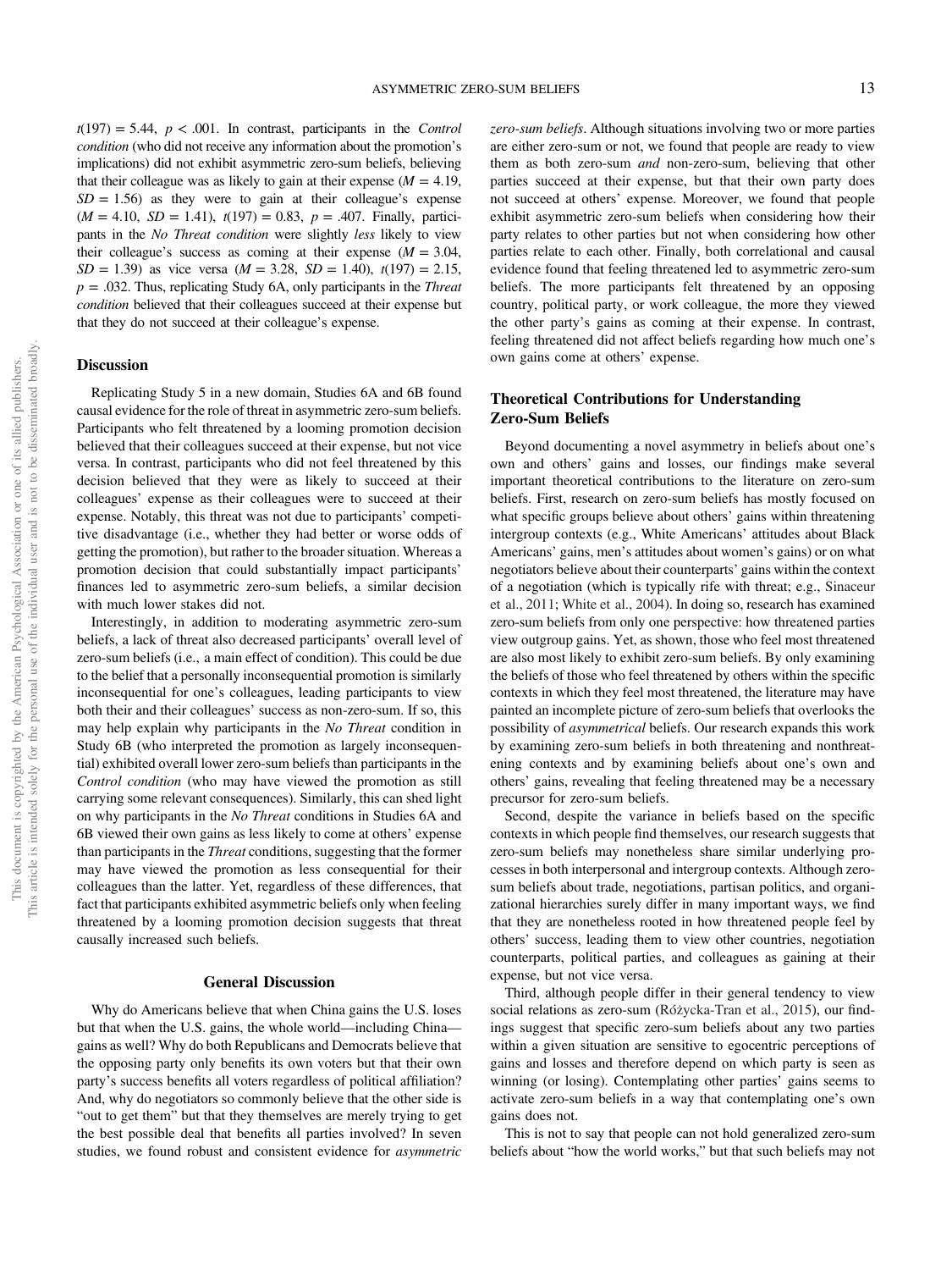necessarily predict people's views about a particular party's outcomes within a given situation. For example, rather than holding generalized zero-sum beliefs about the quantity of labor in an economy (i.e., the "lump of labor fallacy"), people may form specific beliefs about the availability of jobs on a case-by-case basis if and when they feel worried about immigration, globalization, automation, or any other source of threat. Similarly, regardless of their general beliefs about the complex implications of international trade, people likely form specific zero-sum beliefs about trade on a case-by-case basis when they feel threatened by other countries' success. As a result, this may help explain why people are prone to exhibit such zero-sum beliefs during economic downturns (i.e., when they feel economically threatened), but not during periods of economic growth (Sirola & Pitesa, 2017).

Fourth, the malleability of zero-sum beliefs in our studies suggests that these may function as a flexible tool for justifying gains and losses. For instance, Davidai and Ongis (2019) found that both conservatives and liberals exhibit zero-sum beliefs, but only when it benefits them to do so (e.g., conservatives view racial relations as zero-sum when considering minority, but not majority, gains). Moving beyond political identity, we find that this is not limited to political issues or to a need to justify or challenge the status-quo. Rather, the malleability of zero-sum beliefs seems to be due to the threat people feel by others' outcomes. Thus, beyond people's identity, asymmetric zero-sum beliefs reflect a broader psychological process that underlies the malleability of such beliefs. By attributing their failures to others' success, people may feel justified to recoup their losses and challenge others' gains as ill-gotten. In contrast, viewing one's gains as unrelated to others' outcomes (i.e., non-zero-sum) may shield people from an obligation to indemnify others for their lack of success. Consequently, this explains how people can view the same policy (e.g., trade tariffs) as both justified and unjustified, depending on whether it is put in place by their own country (e.g., when the U.S. imposes tariffs on Chinese imports) or by other countries (e.g., when China imposes similar tariffs on U.S. imports).

Of course, although feeling threatened moderates the tendency to view others as gaining at one's expense, viewing others' gains as coming at one's own expense may also cause people to feel threatened. Indeed, since a zero-sum mindset is believed to act as a "social axiom" that regulates interpersonal relations (Różycka-Tran et al., 2015), it follows that it would also lead people to feel generally threatened by others' success. After all, in a true zero-sum game, others' gains do entail losses to oneself and can therefore feel especially threatening. At the same time, our research shows that feeling threatened within a given context or relationship fosters more specific zero-sum beliefs about it. For instance, we found that feeling threatened by China leads Americans to view its gains as coming at the U.S. expense. Consequently, such zero-sum beliefs about China's success may lead Americans to feel even more threatened by it. Similarly, since negotiators who feel threatened by their counterparts view their gains as zero-sum, these beliefs may lead them to feel even more threatened by their counterparts. In this way, perceived threat and zero-sum beliefs can work together in a vicious circle, such that feeling threatened leads people to view others' gains (but not their own gains) as zero-sum which, consequently, may increase their initial feeling of threat. Thus, although our findings show that the causal chain between feeling threatened

and zero-sum beliefs can originate from threat, the relationship between the two may be bidirectional.

In addition to provoking threat, zero-sum beliefs may also arouse animosity toward those who seem to be gaining at one's expense. Although vigilance toward potential losses is clearly adaptive, viewing others as gaining at one's expense can stir up needless resentment, hostility, and aggression. And, since many seemingly zero-sum situations often have some potential for non-zero-sum gains (Fisher et al., 2011), seeing others gain at one's expense may lead people to overlook opportunities for mutual benefit and leave both parties worse-off than they could have been (Bazerman, 1983; Thompson & Hastie, 1990). This may be especially exacerbated by asymmetric zero-sum beliefs, which may lead people to view others as failing to reciprocate benefits they receive. As a result, such beliefs can undermine cooperation, such as when political leaders refuse to compromise on legislation they see as asymmetrically zero-sum.

Finally, just as threat amplifies asymmetric zero-sum beliefs, focusing on one's secure position seems to reduce them. Indeed, as shown in Studies 4–6, people who do not feel threatened exhibit *symmetrical* beliefs, viewing both parties as equally likely to gain (or lose) at each other's expense. More generally, people may exhibit symmetrical zero-sum beliefs in any unambiguously zerosum situation. For example, poker tournaments, tennis matches, and budget allocations are all unambiguously zero-sum, and people may hold symmetric beliefs about their performance in them. At the same time, people may still exhibit asymmetrical beliefs even in such unambiguously zero-sum situations. Poker players may view their wins (but not their opponents' wins) as giving others an opportunity to become better players, tennis players may believe that spectators derive utility from seeing them (but not their opponents) win, midlevel managers may think that their division's success (but not other divisions'success) boosts the entire company's morale, and so forth. Thus, by viewing their success as carrying intangible benefits for others, people may still exhibit asymmetric beliefs even in unambiguously zero-sum situations, viewing others' gains—but not their own gains—as zero-sum.

### Limitations and Future Directions

Although we found robust evidence for asymmetrical zero-sum beliefs across different domains (international relations, interpersonal negotiations, politics, organizational hierarchies) and research designs (within- and between-participant), each individual study may have its own specific limitations. As mentioned above, although Study 1 examined asymmetric beliefs about international relations that have been somewhat politicized in recent years (a context in which such beliefs may be especially likely to arise), we also find that these beliefs are exhibited even when controlling for political ideology as well as in various nonpolitical, interpersonal contexts (Studies 2, 6A, and 6B). Similarly, although Study 5 manipulated threat in a non-zero-sum manner, this manipulation was nonetheless rooted in comparative advantage, a concern we addressed in Studies 6A and 6B by manipulating feelings of threat without invoking relative strengths or weaknesses. And, while Studies 5 and 6A did not include a control condition, we included such a condition in Study 6B, in which no threatening information was presented. Finally, although our research mainly focused on participants from the United States, generalized zero-sum beliefs have been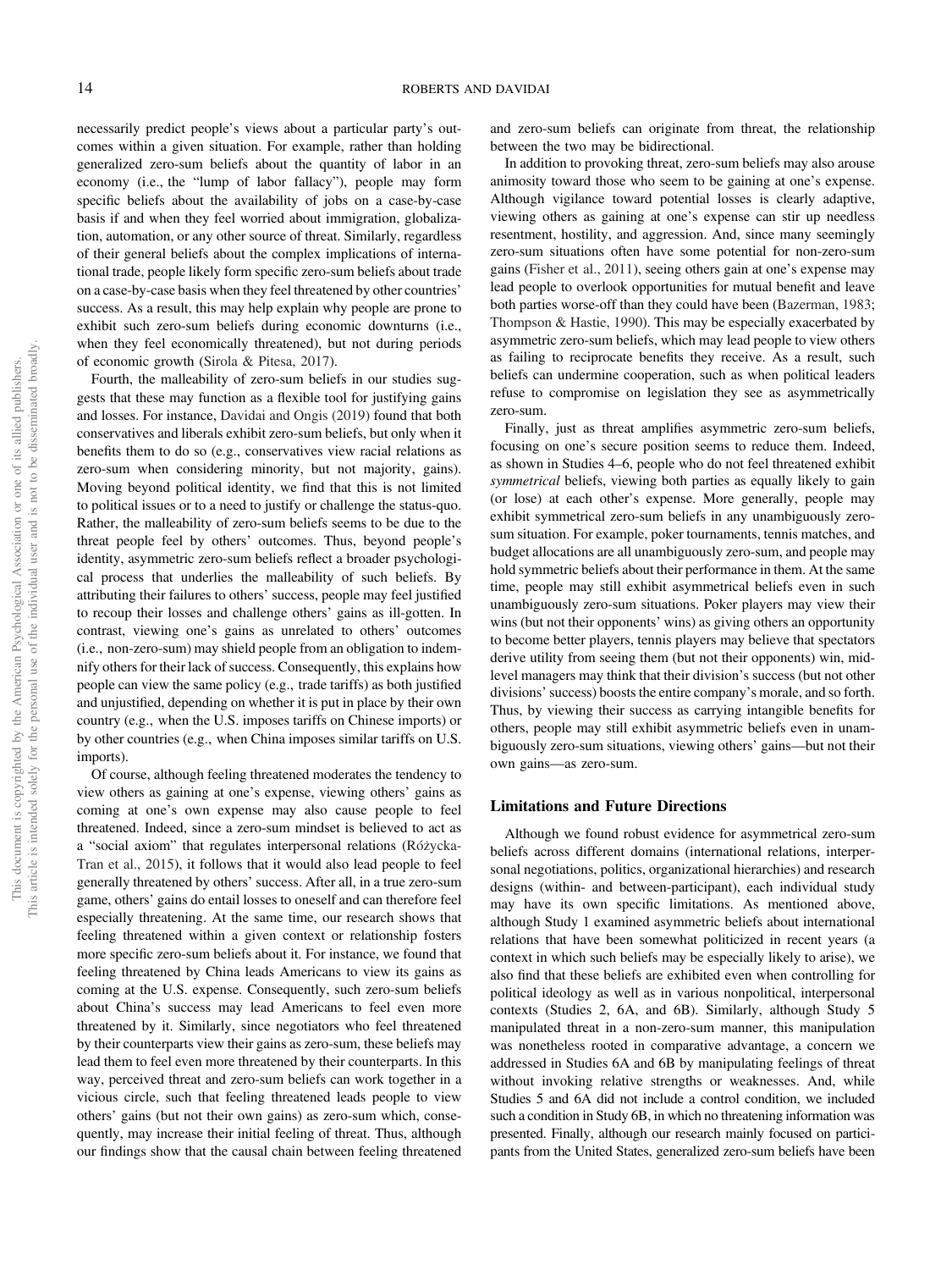documented across various cultural contexts (e.g., Davidai & Ongis, 2019; Różycka-Tran et al., 2015), and we would therefore expect asymmetric beliefs to be exhibited beyond this specific culture. Thus, although the entire package of studies consistently documents asymmetrical zero-sum beliefs, each individual study may have its own specific limitations upon which future research could build and expand.

Future research could benefit from examining the extent to which zero-sum beliefs truly reflect "the endorsement that competition over resources is zero-sum" (Leviston et al., 2020). From a theoretical point of view, zero-sum situations are ones where the entirety of a party's gains is offset by another party's losses. Yet, people may not be so strict in their zero-sum beliefs, viewing any relationship as zero-sum so long as the involved parties' outcomes are inversely (even if not perfectly) correlated. For instance, people who view U.S.–China relations as zero-sum probably do not believe that every \$1 earned in China necessarily means that the U.S. is now \$1 poorer. Instead, viewing U.S.–China relations as zero-sum suggests a belief that the two countries' economic outlooks are negatively correlated, such that more wealth generated in China means less wealth generated in the U.S. And, since people think of gains and losses relative to reference points (Kahneman & Tversky, 1979), zero-sum beliefs likely reflect perceived changes in well-being—whether one party experienced positive change while another party experienced negative change—rather than a calculation of cumulative gains and losses. If so, this could explain why majority group members often view positive changes for historically underserved minorities as zero-sum, even when the minority group remains objectively worseoff (Brown & Jacoby-Senghor, 2021; Norton & Sommers, 2011). Thus, future research could examine how zero-sum beliefs relate to the perceived effect different parties have on each other (whether their outcomes are seen as inversely related) versus the distribution of resources itself.

Future research could also examine how zero-sum beliefs impact conflict resolution. As shown, people are more prone to zero-sum beliefs when thinking about others' gains. Thus, rather than thinking about others' gains, prompting people to think about their own gains may be effective in promoting cooperation and reducing conflict. For instance, when thinking about U.S.–China relations, prompting Americans to consider how they personally benefit from more affordable prices (rather than on how Chinese manufacturers benefit from increased revenues) may help reduce their zero-sum beliefs about trade and increase support for further trade initiatives. Second, since perceived threat moderates zero-sum beliefs, paying closer attention to whether people feel threatened (in addition to whether they are actually threatened) may be important in reducing such beliefs and curbing conflict behaviors. Just as participants in Study 5 who focused on U.S. strengths were less prone to view China as gaining at their expense, prompting people to consider their (and their party's) advantages in any domain (e.g., having relatively higher charisma or better experience than a negotiation counterpart) should reduce their tendency to view others as gaining at their expense. Finally, given the role of zero-sum beliefs in expectations of conflict (Davidai et al., 2021), emphasizing the potential for joint gains (e.g., how issues such as climate change and global pandemics can be better tackled by stronger U.S.–China relations rather than by each country trying to tackle the issue separately) is clearly important to reducing interpersonal and intergroup conflict.

Additionally, although we find that people more readily interpret outgroup gains (vs. ingroup gains) as zero-sum, there may be contexts in which the opposite might be true. For instance, since some White Americans are threatened by the prospect of being seen as racist and feel guilty over past and present racial injustices (Leach et al., 2002), they might view White Americans' gains as coming at the expense of people of color yet view Black Americans' gains as non-zero-sum. At the same time, even if they view White Americans' gains as zerosum, it is unclear whether people who feel threatened by their own privilege view their own *personal* gains (rather than White Americans' gains in general) as coming at others' expense. Future research can examine these and other boundary conditions for asymmetric zero-sum beliefs.

Finally, although we examined a proximal causal explanation for asymmetric zero-sum beliefs—perceived threat—future research could benefit from examining more distal causes that lead people to feel threatened and therefore view others as gaining at their expense (but not vice versa). Indeed, in a survey of liberals' and conservatives' perceptions of political partisanship (Study S1 in the Supplemental Materials), we found that feeling threatened by the other side's agenda was simultaneously and uniquely predicted (in a multiple regression analysis) by the ease with which participants could bring to mind instances when the other side's gains just happened to coincide with their sides' losses,  $\beta = 0.10$ ,  $t(199) =$ 1.95,  $p = 0.052$ , and when the other side was treated better than their side,  $β = 0.11$ ,  $t(199) = 2.50$ ,  $p = .013$ , as well as the belief that the other side intentionally (rather than unintentionally) harms their side,  $β = 0.23$ ,  $t(199) = 5.14$ ,  $p < .001$ . Consequently, feeling threatened led participants to view the other side's gains as zerosum,  $\beta = 0.53$ ,  $t(201) = 12.31$ ,  $p < .001$ . Thus, although feeling threatened leads people to view a zero-sum relationship between their own and others' outcomes, this feeling originates from how easily people can think of times when others happen to gain while they lose, times when others are treated better than themselves, as well as their belief that others' gains intentionally harm them. Of course, these do not constitute an exhaustive list of all the situational and dispositional factors that may elicit feelings of threat, and we expect that any factor that leads people to experience threat in interpersonal and intergroup contexts will lead them to subsequently exhibit asymmetric zero-sum beliefs, viewing others as gaining at their expense but not vice versa.

### **Conclusion**

Whether, when, and why people view life as zero-sum is important for understanding (and hopefully mitigating) interpersonal, intergroup, and international conflicts. While truly zero-sum relationships necessitate that either party's gains will lead to equivalent losses for the other party (and that is true regardless of which party gains and which party loses), we found that people often hold asymmetric zero-sum beliefs, viewing others' gains as zero-sum, but their own gains as non-zero-sum. Moreover, we found that whether people exhibit such asymmetric zero-sum beliefs depends on how threatened they feel by others' success. Reassuring people of their strengths, skills, and elevated status may be the first step to shifting them away from needless competition and toward more cooperative and mutually beneficial behaviors.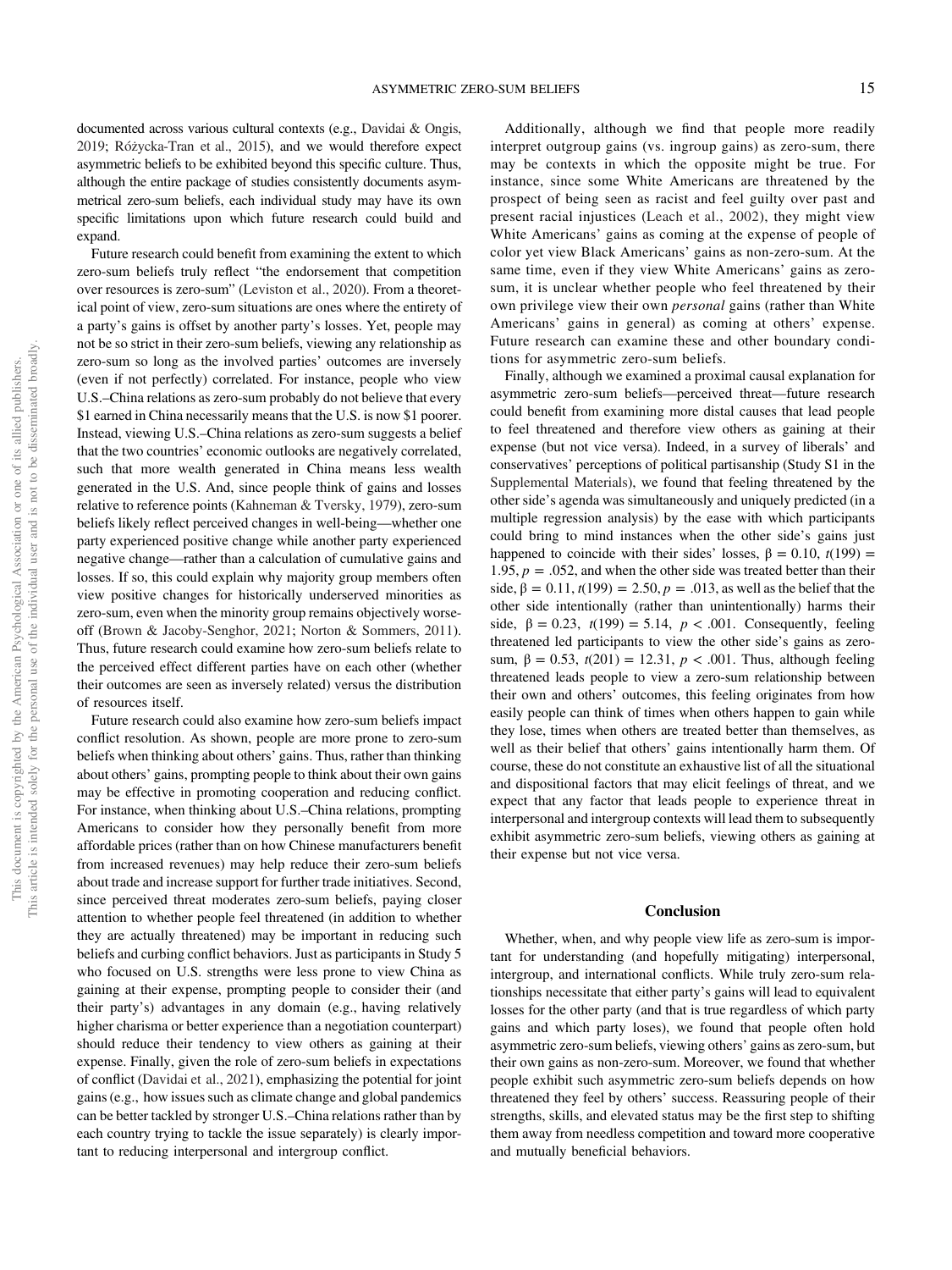# References

- ABCNews. (2016). *Donald Trump calls China*'*s trade practice the* "*greatest theft in the world*". https://abcnews.go.com/Politics/donald-trump-callschinas-trade-practices-greatest-theft/story?id=38812125
- Andrews Fearon, P. & Davidai, S. (2021). *Is status a zero-sum game? Zerosum beliefs about status increase preference for dominance but not prestige* [Manuscript submitted for publication].
- Baumeister, R. F., Bratslavsky, E., Finkenauer, C., & Vohs, K. D. (2001). Bad is stronger than good. *Review of General Psychology*, *5*(4), 323–370. https://doi.org/10.1037/1089-2680.5.4.323
- Bazerman, M. H. (1983). Negotiator judgment: A critical look at the rationality assumption. *American Behavioral Scientist*, *27*(2), 211–228. https://doi.org/10.1177/000276483027002007
- Berdahl, J. L., Cooper, M., Glick, P., & (2018). Zero‐sum thinking and the masculinity contest: Perceived intergroup competition and workplace gender bias. *Journal of Social Issues*, *74*(3), 529–550. https://doi.org/ 10.1111/josi.12281
- Brown, N. D., & Jacoby-Senghor, D. S. (2021). Majority members misperceive even "win-win" diversity policies as unbeneficial to them. *Journal of Personality and Social Psychology*. Advance online publication. https:// doi.org/10.1037/pspi0000372
- CNBC. (2018). *Trump trade advisor Peter Navarro:* "*Zero-sum game*" *between China and the rest of the world*. Retrieved on September 1, 2021, from https://www.cnbc.com/2018/07/19/peter-navarro-zero-sum-gamebetween-china-and-the-rest-of-the-world.html
- Critcher, C. R., & Dunning, D. (2011). No good deed goes unquestioned: Cynical reconstruals maintain belief in the power of self-interest. *Journal of Experimental Social Psychology*, *47*(6), 1207–1213. https://doi.org/10 .1016/j.jesp.2011.05.001
- Crusius, J., & Lange, J. (2014). What catches the envious eye? Attentional biases within malicious and benign envy. *Journal of Experimental Social Psychology*, *55*, 1–11. https://doi.org/10.1016/j.jesp.2014.05.007
- Davidai, S., & Deri, S. (2019). The second pugilist's plight: Why people believe they are above average but are not especially happy about it. *Journal of Experimental Psychology: General*, *148*(3), 570–587. https:// doi.org/10.1037/xge0000580
- Davidai, S., Deri, S., & Gilovich, T. (2020). There must be more to life than this: The impact of highly-accessible exemplars on self-evaluation and discontent. *Self and Identity*, *20*(1), 72–93. https://doi.org/10.1080/ 15298868.2020.1779121
- Davidai, S., & Gilovich, T. (2016). The headwinds/tailwinds asymmetry: An availability bias in assessments of barriers and blessings. *Journal of Personality and Social Psychology*, *111*(6), 835–851. https://doi.org/10 .1037/pspa0000066
- Davidai, S., & Ongis, M. (2019). The politics of zero-sum thinking: The relationship between political ideology and the belief that life is a zero-sum game. *Science Advances*, *5*(12), Article eaay3761. https://doi.org/10.1126/ sciadv.aay3761
- Davidai, S., White, W. M., & Gregorich, V., (2021). *Zero-sum aversion* [Manuscript submitted for publication].
- Deri, S., Davidai, S., & Gilovich, T. (2017). Home alone: Why people believe others' social lives are richer than their own. *Journal of Personality and Social Psychology*, *113*(6), 858–877. https://doi.org/10.1037/ pspa0000105
- Esses, V. M., Jackson, L. M., & Armstrong, T. L. (1998). Intergroup competition and attitudes toward immigrants and immigration: An instrumental model of group conflict. *Journal of Social Issues*, *54*(4), 699–724. https://doi.org/10.1111/j.1540-4560.1998.tb01244.x
- Esses, V. M., Jackson, L. M., & Bennett-AbuAyyash, C. (2010). Intergroup competition. In J. F. Dovidio, M. Hewstone, P. Glick, & V. M. Esses (Eds.), *Handbook of prejudice, stereotyping, and discrimination* (pp. 225–240). Sage Publications. https://doi.org/10.4135/9781446200919.n14
- Fisher, R., Ury, W. L., & Patton, B. (2011). *Getting to yes: Negotiating agreement without giving in*. Penguin.
- Hansson, K., Persson, E., Davidai, S., & Tinghög, G. (2021). Losing sense of fairness: How information about a level playing field can reduce selfish behavior. *Journal of Economic Behavior & Organization*, *190*, 66–75. https://doi.org/10.1016/j.jebo.2021.07.014
- Johnson, S. G. B., Zhang, J., & Keil, F. C. (2021). Win-win denial: The psychological underpinnings of zero-sum thinking. *Journal of Experimental Psychology: General*. Advance online publication. https://doi.org/ 10.1037/xge0001083
- Kahneman, D., Knetsch, J. L., & Thaler, R. H. (1991). Anomalies: The endowment effect, loss aversion, and status quo bias. *The Journal of Economic Perspectives*, *5*(1), 193–206. https://doi.org/10.1257/jep.5.1.193
- Kahneman, D., & Tversky, A. (1979). Prospect theory: An analysis of decision under risk. *Econometrica*, *47*(2), 263–292. https://doi.org/10 .2307/1914185
- Leach, C. W., Snider, N., & Iyer, A. (2002). "Poisoning the consciences of the fortunate": The experience of relative advantage and support for social equality. In I. Walker & H. J. Smith (Eds.), *Relative deprivation: Speci*fi*cation, development, and integration* (pp. 136–163). Cambridge University Press.
- Leviston, Z., Dandy, J., Jetten, J., & Walker, I. (2020). The role of relative deprivation in majority‐culture support for multiculturalism. *Journal of Applied Social Psychology*, *50*(4), 228–239. https://doi.org/10.1111/ja sp.12652
- Liu, S. S., Morris, M. W., Talhelm, T., & Yang, Q. (2019). Ingroup vigilance in collectivistic cultures. *Proceedings of the National Academy of Sciences of the United States of America*, *116*(29), 14538–14546. https://doi.org/10 .1073/pnas.1817588116
- Miller, D. T. (1999). The norm of self-interest. *American Psychologist*, *54*(12), 1053–1060. https://doi.org/10.1037/0003-066X.54.12.1053
- Norton, M. I., & Sommers, S. R. (2011). Whites see racism as a zero-sum game that they are now losing. *Perspectives on Psychological Science*, *6*(3), 215–218. https://doi.org/10.1177/1745691611406922
- Ongis, M., & Davidai, S. (in press). Personal relative deprivation and the belief that wealth is zero-sum. *Journal of Experimental Psychology: General*.
- Piotrowski, J., Ro´życka‐Tran, J., Baran, T., & Żemojtel‐Piotrowska, M. (2019). Zero-sum thinking as mediator of the relationship of national attitudes with (un)willingness to host refugees in own country. *International Journal of Psychology*, *54*(6), 722–730. https://doi.org/10.1002/ ijop.12538
- Putnam-Farr, E., & Morewedge, C. K. (2021). Which social comparisons influence happiness with unequal pay? *Journal of Experimental Psychology: General*, *150*(3), 570–582. https://doi.org/10.1037/xge0000965
- Rozin, P., & Royzman, E. B. (2001). Negativity bias, negativity dominance, and contagion. *Personality and Social Psychology Review*, *5*(4), 296–320. https://doi.org/10.1207/S15327957PSPR0504\_2
- Ro´życka-Tran, J., Boski, P., & Wojciszke, B. (2015). Belief in a zero-sum game as a social axiom: A 37-nation study. *Journal of Cross-Cultural Psychology*, *46*(4), 525–548. https://doi.org/10.1177/0022022115572226
- Ro´życka-Tran, J., Jurek, P., Olech, M., Piotrowski, J., & Żemojtel-Piotrowska, M. (2019). A warrior society: Data from 30 countries show that belief in a zero-sum game is related to military expenditure and low civil liberties. *Frontiers in Psychology*, *9*, Article 2645. https:// doi.org/10.3389/fpsyg.2018.02645
- Ro´życka-Tran, J., Piotrowski, J. P., Żemojtel-Piotrowska, M., Jurek, P., Osin, E. N., Adams, B. G., Ardi, R., Băl ătescu, S., Bhomi, A. L., Bogomaz, S. A., Cieciuch, J., Clinton, A., de Clunie, G. T., Czarna, A. Z., Esteves, C. S., Gouveia, V., Halik, M. H. J., Kachatryan, N., Kamble, S. V., ... Maltby, J. (2019). Belief in a zero-sum game and subjective well-being across 35 countries. *Current Psychology*, *40*(7), 3575–3584. https://doi.org/10.1007/s12144-019-00291-0
- Ruggeri, K., Alí, S., Berge, M. L., Bertoldo, G., Bjørndal, L. D., Cortijos-Bernabeu, A., Davison, C., Demić, E., Esteban-Serna, C., Friedemann, M., Gibson, S. P., Jarke, H., Karakasheva, R., Khorrami, P. R., Kveder, J.,